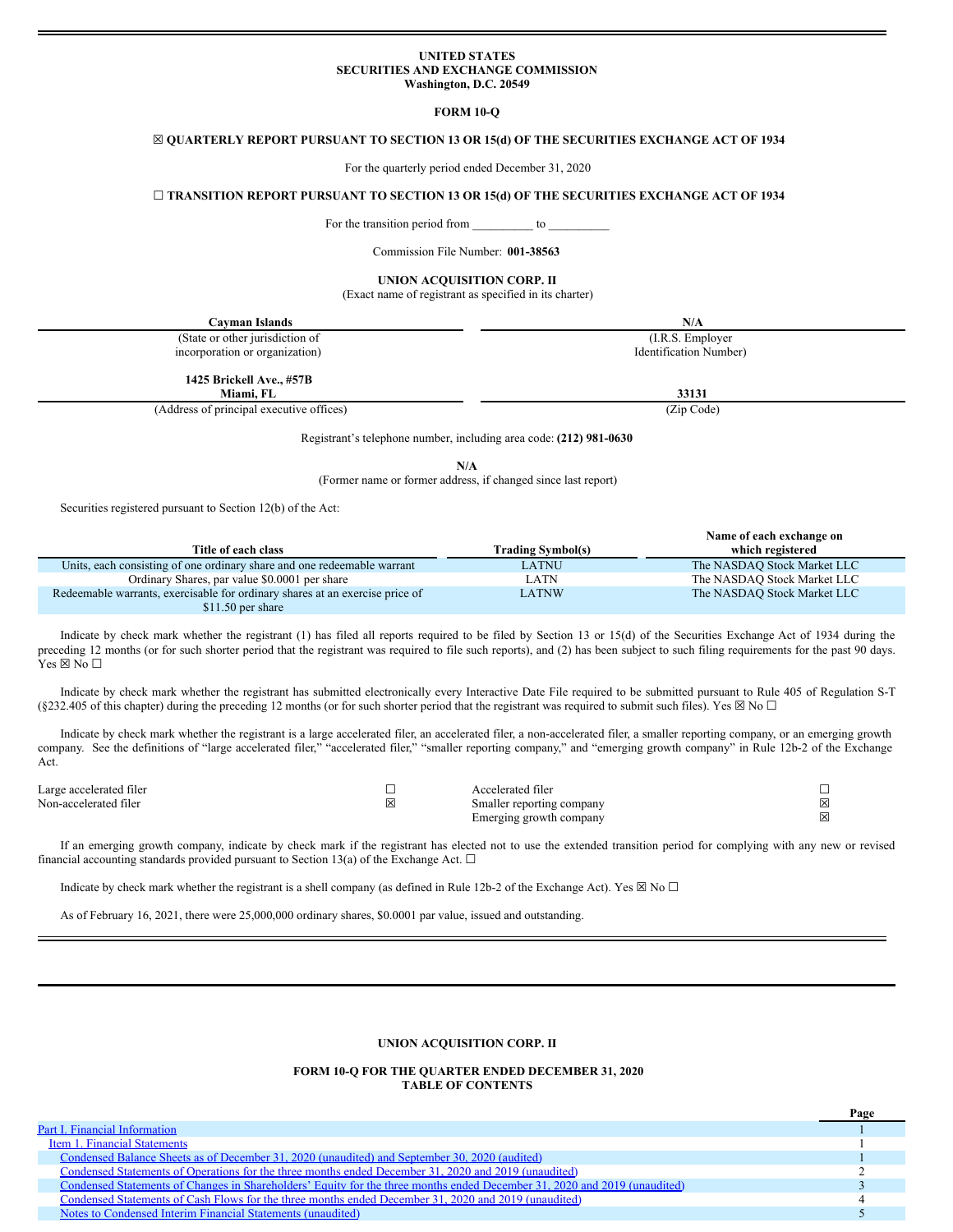| Item 2. Management's Discussion and Analysis of Financial Condition and Results of Operations  |  |
|------------------------------------------------------------------------------------------------|--|
| Item 3. Quantitative and Qualitative Disclosures Regarding Market Risk                         |  |
| Item 4. Controls and Procedures                                                                |  |
| Part II. Other Information                                                                     |  |
| Item 1A. Risk factors                                                                          |  |
| Item 2. Unregistered Sales of Equity Securities and Use of Proceeds from Registered Securities |  |
| Item 6. Exhibits                                                                               |  |
| Part III. Signatures                                                                           |  |
|                                                                                                |  |

i

# <span id="page-1-0"></span>**PART I - FINANCIAL INFORMATION**

# <span id="page-1-1"></span>**ITEM 1. FINANCIAL STATEMENTS**

### <span id="page-1-2"></span>**UNION ACQUISITION CORP. II CONDENSED BALANCE SHEETS**

|                                                                                                                                                                                                                                                                    |              | December 31.<br>2020 |              | September 30,<br>2020 |
|--------------------------------------------------------------------------------------------------------------------------------------------------------------------------------------------------------------------------------------------------------------------|--------------|----------------------|--------------|-----------------------|
| <b>ASSETS</b>                                                                                                                                                                                                                                                      |              | (Unaudited)          |              | (Audited)             |
| <b>Current Assets</b>                                                                                                                                                                                                                                              |              |                      |              |                       |
| Cash                                                                                                                                                                                                                                                               | $\mathbb{S}$ | 673,963              | \$           | 955,800               |
| Prepaid expenses                                                                                                                                                                                                                                                   |              | 47,222               |              | 96,472                |
| <b>Total Current Assets</b>                                                                                                                                                                                                                                        |              | 721,185              |              | 1,052,272             |
| Cash and marketable securities held in Trust Account                                                                                                                                                                                                               |              | 201,339,975          |              | 201,323,339           |
|                                                                                                                                                                                                                                                                    |              | 202,061,160          | S            | 202,375,611           |
| <b>TOTAL ASSETS</b>                                                                                                                                                                                                                                                |              |                      |              |                       |
| <b>LIABILITIES AND SHAREHOLDERS' EQUITY</b>                                                                                                                                                                                                                        |              |                      |              |                       |
| Current liabilities - accrued expenses                                                                                                                                                                                                                             | $\mathbb{S}$ | 31,962               | <sup>S</sup> | 144,541               |
| <b>Commitments and Contingencies</b>                                                                                                                                                                                                                               |              |                      |              |                       |
| Ordinary shares subject to possible redemption, 19,702,919 and 19,723,106 shares at redemption value at December 31, 2020 and<br>September 30, 2020, respectively                                                                                                  |              | 197,029,190          |              | 197,231,060           |
| <b>Shareholders' Equity</b>                                                                                                                                                                                                                                        |              |                      |              |                       |
| Preference shares, \$0.0001 par value, 1,000,000 shares authorized; no shares issued and outstanding                                                                                                                                                               |              |                      |              |                       |
| Ordinary shares, \$0.0001 par value, 150,000,000 shares authorized; 5,297,081 and 5,276,894 shares issued and outstanding (excluding<br>19,702,919 and 19,723,106 shares subject to possible redemption) at December 31, 2020 and September 30, 2020, respectively |              | 530                  |              | 528                   |
| Additional paid-in capital                                                                                                                                                                                                                                         |              | 4,716,058            |              | 4,514,190             |
| Retained earnings                                                                                                                                                                                                                                                  |              | 283,420              |              | 485,292               |
| <b>Total Shareholders' Equity</b>                                                                                                                                                                                                                                  |              | 5.000.008            |              | 5,000,010             |
| <b>TOTAL LIABILITIES AND SHAREHOLDERS' EQUITY</b>                                                                                                                                                                                                                  |              | 202,061,160          |              | 202, 375, 611         |

*The accompanying notes are an integral part of these unaudited condensed interim financial statements.*

1

### <span id="page-1-3"></span>**UNION ACQUISITION CORP. II CONDENSED STATEMENTS OF OPERATIONS (Unaudited)**

|                                                                       |            | <b>Three Months Ended</b><br>December 31. |
|-----------------------------------------------------------------------|------------|-------------------------------------------|
|                                                                       | 2020       | 2019                                      |
| Formation and operating costs                                         | 231,008    | 243,237                                   |
| <b>Loss from operations</b>                                           | (231,008)  | (243, 237)                                |
|                                                                       |            |                                           |
| Other income:                                                         |            |                                           |
| Interest earned on marketable securities held in Trust Account        | 29,136     | 587,273                                   |
|                                                                       |            |                                           |
| Net (loss) income                                                     | (201, 872) | 344,036                                   |
|                                                                       |            |                                           |
| Weighted average shares outstanding of redeemable ordinary shares     | 20,000,000 | 20,000,000                                |
| Basic and diluted net income per ordinary share                       | 0.00       | 0.03                                      |
|                                                                       |            |                                           |
| Weighted average shares outstanding of non-redeemable ordinary shares | 5,000,000  | 5,000,000                                 |
| Basic and diluted net loss per ordinary share                         | (0.05)     | (0.05)                                    |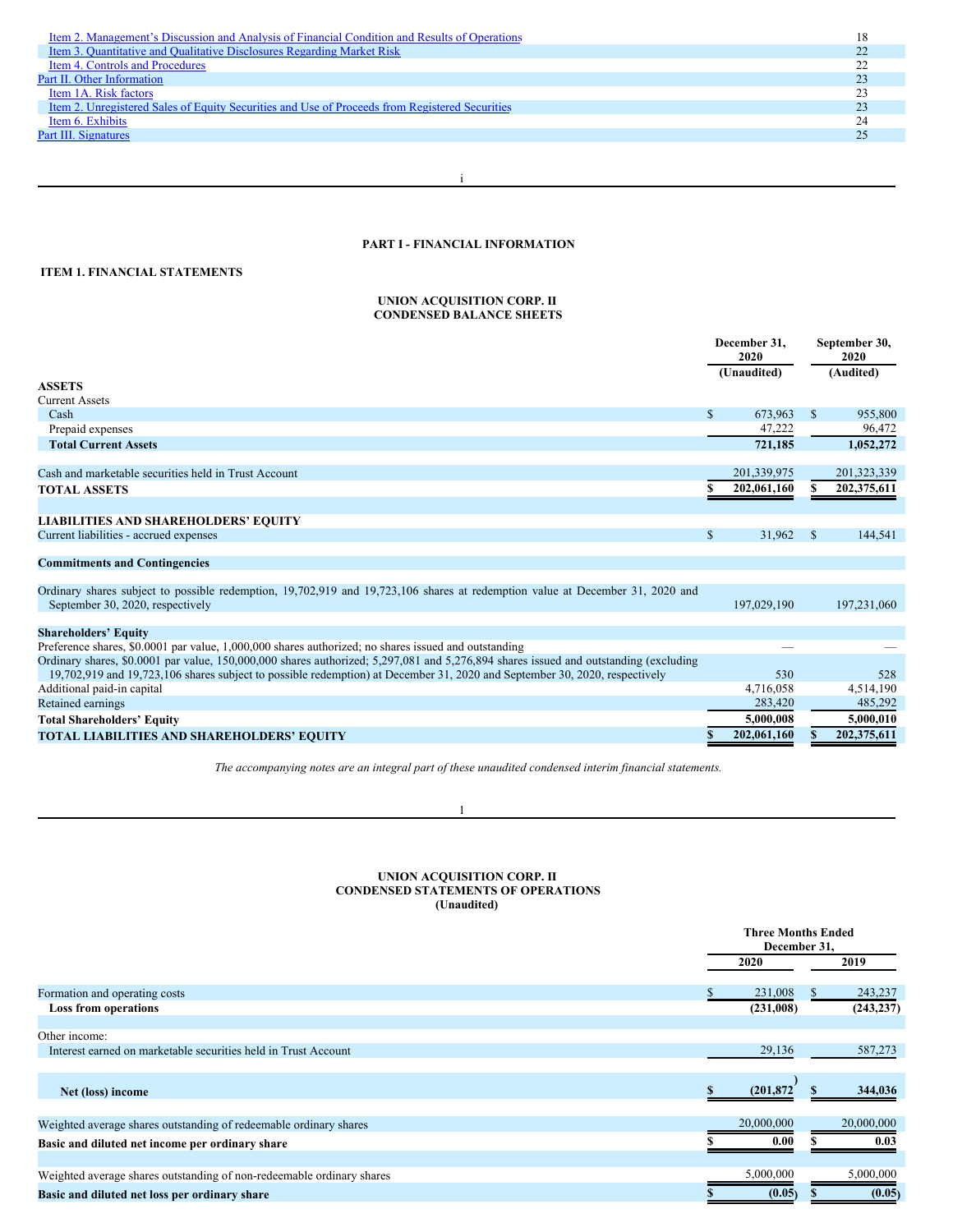# <span id="page-2-0"></span>**UNION ACQUISITION CORP. II CONDENSED STATEMENTS OF CHANGES IN SHAREHOLDERS' EQUITY (Unaudited)**

# **THREE MONTHS ENDED DECEMBER 31, 2020**

|                                                                   | <b>Ordinary Shares</b> |        | <b>Additional</b><br>Paid in | Retained   | Total<br>Shareholders' |
|-------------------------------------------------------------------|------------------------|--------|------------------------------|------------|------------------------|
|                                                                   | <b>Shares</b>          | Amount | Capital                      | Earnings   | <b>Equity</b>          |
| <b>Balance – October 1, 2020</b>                                  | 5,276,894              | 528    | 4,514,190                    | 485,292    | 5,000,010              |
|                                                                   |                        |        |                              |            |                        |
| Change in value of ordinary shares subject to possible redemption | 20.187                 |        | 201,868                      |            | 201,870                |
|                                                                   |                        |        |                              |            |                        |
| Net loss                                                          |                        |        |                              | (201, 872) | (201, 872)             |
| <b>Balance – December 31, 2020</b>                                | 5,297,081              | 530    | 4,716,058                    | 283,420    | 5,000,008              |

# **THREE MONTHS ENDED DECEMBER 31, 2019**

|                                                                      |                        |         |                   |   | (Accumulated |   |               |
|----------------------------------------------------------------------|------------------------|---------|-------------------|---|--------------|---|---------------|
|                                                                      |                        |         | <b>Additional</b> |   | Deficit) /   |   | <b>Total</b>  |
|                                                                      | <b>Ordinary Shares</b> |         | Paid in           |   | Retained     |   | Shareholders' |
|                                                                      | <b>Shares</b>          | Amount  | Earnings          |   | Deficit      |   | Equity        |
| Balance – October 1, 2019                                            | 5,031,250              | 503     | 24,497            | S | (15, 175)    | S | 9,825         |
|                                                                      |                        |         |                   |   |              |   |               |
| Forfeiture of Founders Shares                                        | (31,250)               | (3)     | 3                 |   | $-$          |   |               |
|                                                                      |                        |         |                   |   |              |   |               |
| Sale of 20,000,000 Units, net of underwriting discounts and offering |                        |         |                   |   |              |   |               |
| costs                                                                | 20,000,000             | 2,000   | 195,468,778       |   |              |   | 195,470,778   |
|                                                                      |                        |         |                   |   |              |   |               |
| Sale of 6,250,000 Private Placement Warrants                         |                        |         | 6,250,000         |   |              |   | 6,250,000     |
|                                                                      |                        |         |                   |   |              |   |               |
| Ordinary shares subject to possible redemption                       | (19,707,463)           | (1,971) | (197,072,659)     |   |              |   | (197,074,630) |
|                                                                      |                        |         |                   |   |              |   |               |
| Net income                                                           |                        |         |                   |   | 344,036      |   | 344,036       |
| Balance - December 31, 2019                                          | 5,292,537              | 529     | 4,670,619         |   | 328,861      |   | 5,000,009     |

*The accompanying notes are an integral part of these unaudited condensed interim financial statements.*

3

### <span id="page-2-1"></span>**UNION ACQUISITION CORP. II CONDENSED STATEMENTS OF CASH FLOWS (Unaudited)**

|                                                                                      |                  | <b>Three Months Ended</b><br>December 31. |
|--------------------------------------------------------------------------------------|------------------|-------------------------------------------|
|                                                                                      | 2020             | 2019                                      |
| <b>Cash Flows from Operating Activities:</b>                                         |                  |                                           |
| Net (loss) income                                                                    | \$<br>(201, 872) | 344,036<br>-S                             |
| Adjustments to reconcile net (loss) income to net cash used in operating activities: |                  |                                           |
| Interest earned on marketable securities held in Trust Account                       | (29, 136)        | (587, 273)                                |
| Fees charged on Trust Account                                                        | 12,500           | 7,083                                     |
| Changes in operating assets and liabilities:                                         |                  |                                           |
| Prepaid expenses and other current assets                                            | 49,250           | (180, 342)                                |
| Accrued expenses                                                                     | (112, 579)       | 55,675                                    |
| Net cash used in operating activities                                                | (281, 837)       | (360, 821)                                |
|                                                                                      |                  |                                           |
| <b>Cash Flows from Investing Activities:</b>                                         |                  |                                           |
| Investment of cash in Trust Account                                                  |                  | (200,000,000)                             |
| Net cash used in investing activities                                                |                  | (200,000,000)                             |
|                                                                                      |                  |                                           |
| <b>Cash Flows from Financing Activities:</b>                                         |                  |                                           |
| Proceeds from sale of Units, net of underwriting discounts paid                      |                  | 196,000,000                               |
| Proceeds from sale of Private Placement Warrants                                     |                  | 6,250,000                                 |
| Repayment of promissory note – related party                                         |                  | (175,000)                                 |
| Payments of offering costs                                                           |                  | (367,078)                                 |
| Net cash provided by financing activities                                            |                  | 201,707,922                               |
|                                                                                      |                  |                                           |
| <b>Net Change in Cash</b>                                                            | (281, 837)       | 1,347,101                                 |
| $Cash - Beginning$                                                                   | 955,800          | 27,831                                    |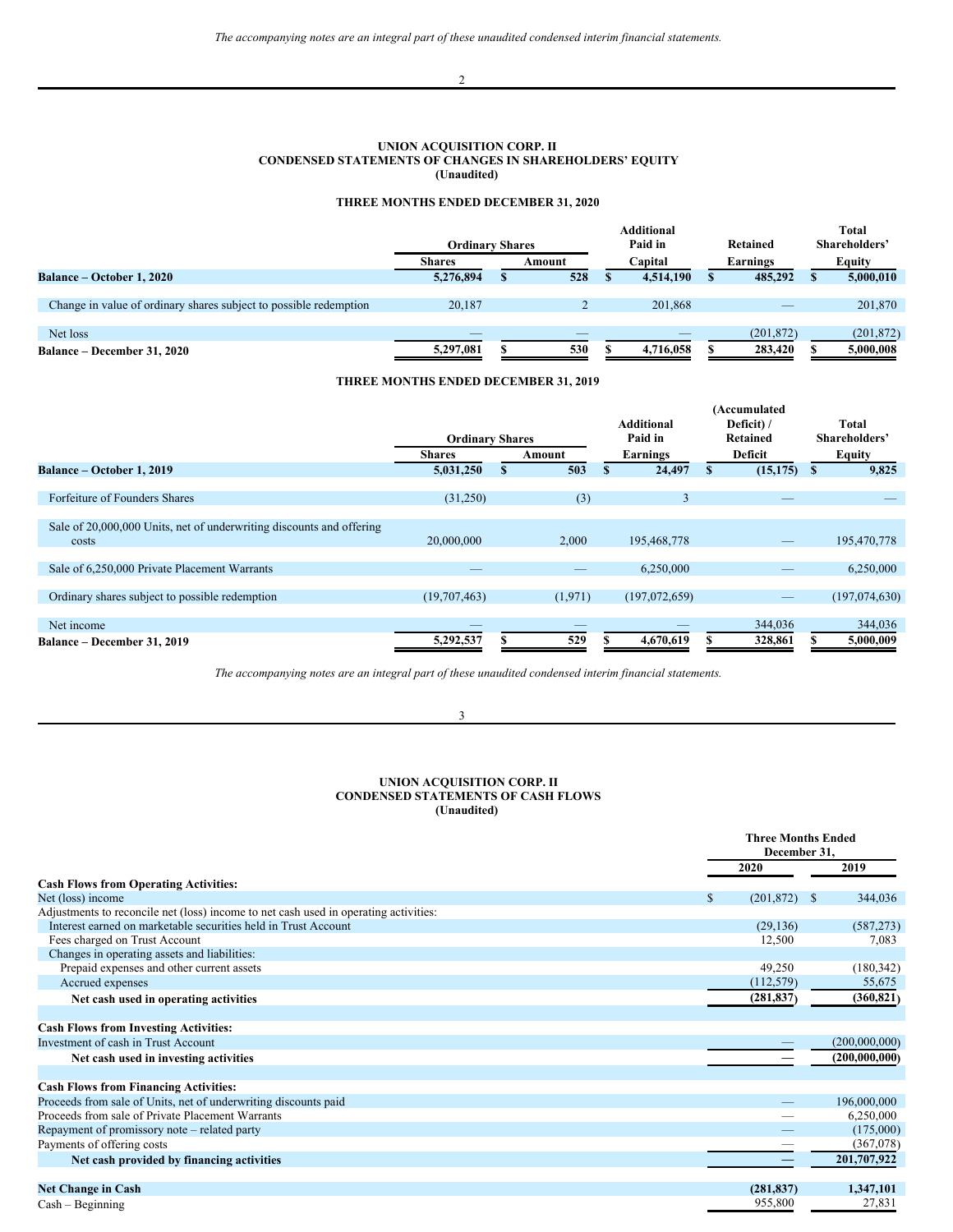| $\mathbf{Cash} - \mathbf{Ending}$                                        | 673.963   | 1,374,932   |
|--------------------------------------------------------------------------|-----------|-------------|
| <b>Non-Cash Investing and Financing Activities:</b>                      |           |             |
| Initial classification of ordinary shares subject to possible redemption |           | 196,730,600 |
| Change in value of ordinary shares subject to possible redemption        | (201.870) | 344,030     |

*The accompanying notes are an integral part of these unaudited condensed interim financial statements.*

### <span id="page-3-0"></span>**UNION ACQUISITION CORP. II NOTES TO CONDENSED FINANCIAL STATEMENTS DECEMBER 31, 2020 (Unaudited)**

### **NOTE 1 — ORGANIZATION AND PLAN OF BUSINESS OPERATIONS**

Union Acquisition Corp. II (the "Company") is a blank check company incorporated as a Cayman Islands exempted company on December 6, 2018. The Company was formed for the purpose of effecting a merger, share exchange, asset acquisition, share purchase, recapitalization, reorganization or other similar business combination with one or more businesses or entities that the Company has not yet identified (a "Business Combination").

The Company's efforts to identify a prospective target business will not be limited to a particular industry or geographic region, although the Company intends to focus its search for a target business located in Latin America. The Company is an emerging growth company and, as such, the Company is subject to all of the risks associated with emerging growth companies.

At December 31, 2020, the Company had not yet commenced any operations. All activity through December 31, 2020 relates to the Company's formation, the initial public offering (the "Initial Public Offering"), which is described below, and, after the Initial Public Offering, identifying a target company for a Business Combination. The Company will not generate any operating revenues until after the completion of its initial Business Combination, at the earliest. The Company generates non-operating income in the form of interest income from the proceeds derived from the Initial Public Offering. The Company has selected September 30 as its fiscal year end.

The registration statement for the Company's Initial Public Offering was declared effective on October 17, 2019. On October 22, 2019, the Company consummated the Initial Public Offering of 20,000,000 units (the "Units" and, with respect to the ordinary shares included in the Units being offered, the "Public Shares"), which includes the partial exercise by the underwriters of their over-allotment option in the amount of 2,500,000 Units, at \$10.00 per Unit, generating gross proceeds of \$200,000,000 which is described in Note 3.

Simultaneously with the closing of the Initial Public Offering, the Company consummated the sale of 6,250,000 warrants (the "Private Placement Warrants") at a price of \$1.00 per warrant in a private placement to two of the Company's shareholders, generating gross proceeds of \$6,250,000, which is described in Note 4.

Transaction costs amounted to \$4,529,222, consisting of \$4,000,000 of underwriting fees and \$529,222 of other offering costs.

Following the closing of the Initial Public Offering on October 22, 2019, an amount of \$200,000,000 (\$10.00 per Unit) from the net proceeds of the sale of the Units in the Initial Public Offering and the sale of the Private Placement Warrants was placed in a trust account (the "Trust Account") and invested in U.S. government treasury bills with a maturity of 185 days or less or in money market funds meeting certain conditions under Rule 2a-7 under the Investment Company Act of 1940, as amended, or the Investment Company Act, which invest only in direct U.S. government treasury obligations, until the earlier of (i) the consummation of the Business Combination or (ii) the distribution of the Trust Account, as described below.

5

### **UNION ACQUISITION CORP. II NOTES TO CONDENSED FINANCIAL STATEMENTS DECEMBER 31, 2020 (Unaudited)**

The Company's management has broad discretion with respect to the specific application of the net proceeds of the Initial Public Offering and the sale of the Private Placement Warrants, although substantially all of the net proceeds are intended to be applied generally toward consummating a Business Combination. The Company's initial Business Combination must be with one or more target businesses that together have a fair market value equal to at least 80% of the balance in the Trust Account (excluding taxes payable on the income earned on the funds held in trust) at the time of the signing of an agreement to enter into a Business Combination. The Company will only complete a Business Combination if the post-Business Combination company owns or acquires 50% or more of the outstanding voting securities of the target or otherwise acquires a controlling interest in the target sufficient for it not to be required to register as an investment company under the Investment Company Act. There is no assurance that the Company will be able to successfully effect a Business Combination.

The Company will provide the holders of the public shares (the "Public Shareholders") with the opportunity to redeem all or a portion of their Public Shares upon the completion of a Business Combination, either (i) in connection with a shareholder meeting called to approve the Business Combination or (ii) by means of a tender offer. The decision as to whether the Company will seek shareholder approval of a Business Combination or conduct a tender offer will be made by the Company, solely in its discretion. The Public Shareholders will be entitled to redeem their Public Shares for a pro rata portion of the aggregate amount then on deposit in the Trust Account. There will be no redemption rights upon the completion of a Business Combination with respect to the Company's warrants.

The Company will proceed with a Business Combination only if it has net tangible assets of at least \$5,000,001 upon consummation of the Business Combination and, in the case of a shareholder vote, a majority of the outstanding ordinary shares voted are voted in favor of the Business Combination. Notwithstanding the foregoing, if the Company seeks shareholder approval of the Business Combination and the Company does not conduct redemptions pursuant to the tender offer rules, a Public Shareholder, together with any affiliate of such shareholder or any other person with whom such shareholder is acting in concert or as a "group" (as defined in Section 13(d)(3) of the Securities Exchange Act of 1934, as amended (the "Exchange Act"), will be restricted from redeeming its shares with respect to more than an aggregate of 15% of the Public Shares. In connection with any initial Business Combination, the holders of the Company's ordinary shares issued prior to the Initial Public Offering (the "Initial Shareholders") and officers and directors and their affiliates have agreed (i) to vote any ordinary shares owned by them in favor of a Business Combination if a vote is held to approve the Business Combination, (ii) not to redeem any of their ordinary shares in connection therewith or any amendment to the Company's charter documents prior to the consummation of a Business Combination and (iii) not to sell any of their ordinary shares to the Company in a tender offer.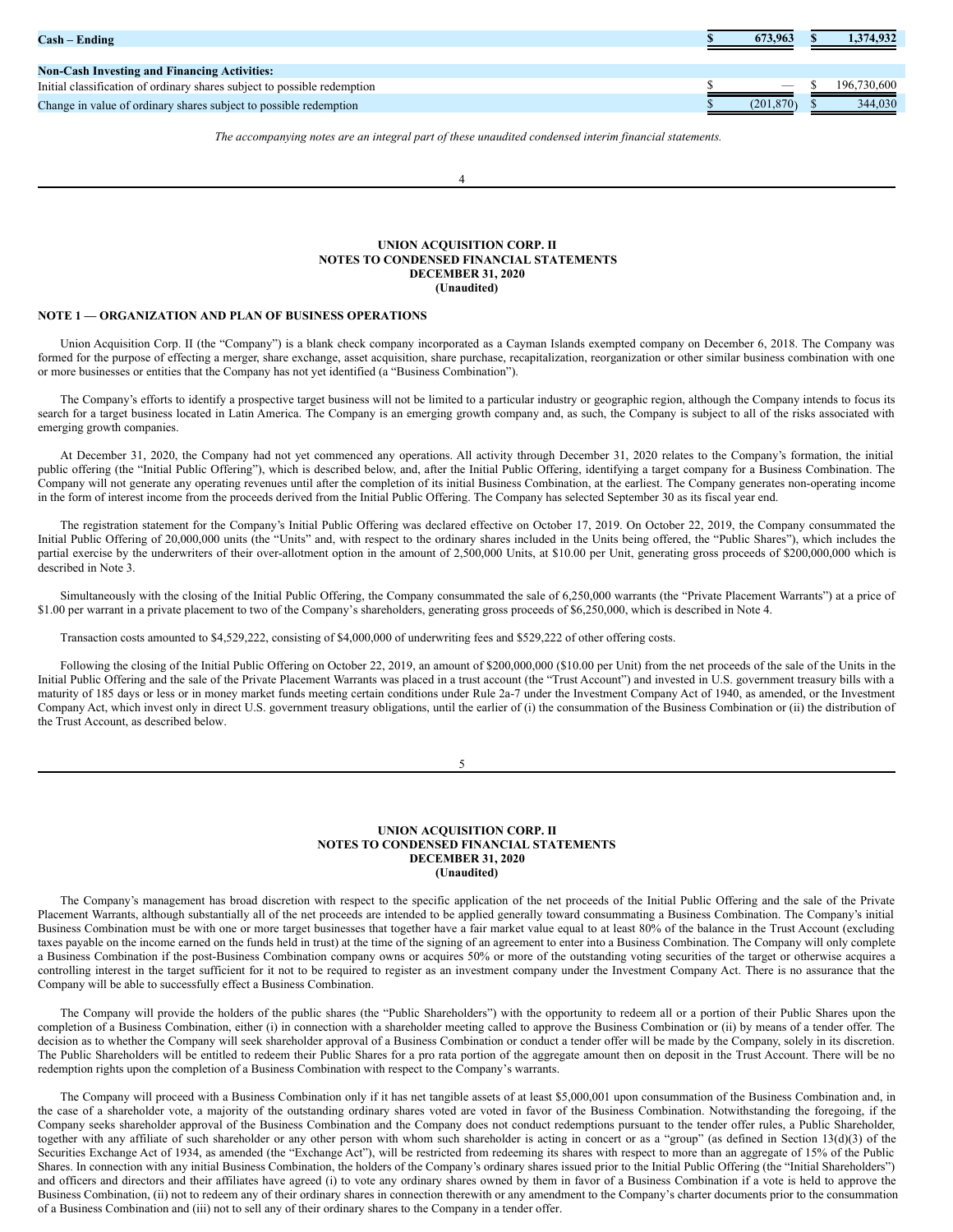The Company will have until April 22, 2021 to complete a Business Combination (the "Combination Period"). If the Company has not completed a Business Combination within the Combination Period (and shareholders have not amended the Company's amended and restated memorandum and articles of association to extend such date), the Company will (i) cease all operations except for the purpose of winding up, (ii) as promptly as reasonably possible but not more than ten business days thereafter, redeem 100% of the Public Shares, at a per-share price, payable in cash, equal to the aggregate amount then on deposit in the Trust Account, including interest (which interest shall be net of taxes payable, and less up to \$100,000 of interest to pay liquidation expenses) divided by the number of then outstanding Public Shares, which redemption will completely extinguish the rights of the Public Shareholders as shareholders (including the right to receive further liquidation distributions, if any), subject to applicable law, and (iii) as promptly as reasonably possible following such redemption, subject to the approval of the Company's remaining shareholders and its Board of Directors, dissolve and liquidate, subject in each case to the Company's obligations under Cayman Islands law to provide for claims of creditors and the requirements of other applicable law. The proceeds deposited in the Trust Account could, however, become subject to claims of creditors. Therefore, the actual per-share redemption amount could be reduced.

6

### **UNION ACQUISITION CORP. II NOTES TO CONDENSED FINANCIAL STATEMENTS DECEMBER 31, 2020 (Unaudited)**

In the event of a liquidation, the Public Shareholders will be entitled to receive a full pro rata interest in the Trust Account (less up to \$100,000 of interest to pay liquidation expenses and which interest shall be net of taxes payable). There will be no redemption rights or liquidating distributions with respect to the Public Warrants (as defined in Note 3), the Founder Shares (as defined in Note 4) or the Private Placement Warrants, which will expire worthless if the Company fails to complete a Business Combination within the Combination Period.

In order to protect the amounts held in the Trust Account, Union Group International Holdings Limited ("Union Group"), one of the Company's initial shareholders and an affiliate of a director of the Company, has agreed to be liable to the Company if and to the extent any claims by a vendor for services rendered or products sold to the Company, or a prospective target business with which the Company has discussed entering into a transaction agreement, reduce the amount of funds in the Trust Account. This liability will not apply with respect to any claims by a third party who executed a waiver of any right, title, interest or claim of any kind in or to any monies held in the Trust Account or to any claims under the Company's indemnity of the underwriters of the Initial Public Offering against certain liabilities, including liabilities under the Securities Act of 1933, as amended (the "Securities Act"). Moreover, in the event that an executed waiver is deemed to be unenforceable against a third party, Union Group will not be responsible to the extent of any liability for such third-party claims. The Company will seek to reduce the possibility that Union Group will have to indemnify the Trust Account due to claims of creditors by endeavoring to have all vendors, service providers (except the Company's independent registered public accounting firm), prospective target businesses or other entities with which the Company does business, execute agreements with the Company waiving any right, title, interest or claim of any kind in or to monies held in the Trust Account.

## **NOTE 2 — SUMMARY OF SIGNIFICANT ACCOUNTING POLICIES**

#### *Basis of Presentation*

The accompanying unaudited condensed interim financial statements have been prepared in accordance with accounting principles generally accepted in the United States of America ("GAAP") for interim financial information and in accordance with the instructions to Form 10-Q and Article 8 of Regulation S-X of the Securities and Exchange Commission (the "SEC"). Certain information or footnote disclosures normally included in financial statements prepared in accordance with GAAP have been condensed or omitted, pursuant to the rules and regulations of the SEC for interim financial reporting. Accordingly, they do not include all the information and footnotes necessary for a complete presentation of financial position, results of operations, or cash flows. In the opinion of management, the accompanying unaudited condensed interim financial statements include all adjustments, consisting of a normal recurring nature, which are necessary for a fair presentation of the financial position, operating results and cash flows for the periods presented.

The accompanying unaudited condensed interim financial statements should be read in conjunction with the Company's Annual Report on Form 10-K for the year ended September 30, 2020 as filed with the SEC on December 30, 2020, which contains the audited financial statements and notes thereto. The financial information as of September 30, 2020 is derived from the audited financial statements presented in the Company's Annual Report on Form 10-K for the years ended September 30, 2020 and 2019. The interim results for the three months ended December 31, 2020 are not necessarily indicative of the results to be expected for the year ending September 30, 2021 or for any future interim periods.

7

**UNION ACQUISITION CORP. II NOTES TO CONDENSED FINANCIAL STATEMENTS DECEMBER 31, 2020 (Unaudited)**

#### *Going Concern*

In connection with the Company's assessment of going concern considerations in accordance with Financial Accounting Standard Board's Accounting Standards Update ("ASU") 2014-15, "Disclosures of Uncertainties about an Entity's Ability to Continue as a Going Concern," management has determined that the mandatory liquidation and subsequent dissolution, should the Company be unable to complete a business combination, raises substantial doubt about the Company's ability to continue as a going concern. No adjustments have been made to the carrying amounts of assets or liabilities should the Company be required to liquidate after April 22, 2021.

# *Emerging Growth Company*

The Company is an "emerging growth company," as defined in Section 2(a) of the Securities Act, as modified by the Jumpstart Our Business Startups Act of 2012 (the "JOBS Act"), and it may take advantage of certain exemptions from various reporting requirements that are applicable to other public companies that are not emerging growth companies including, but not limited to, not being required to comply with the independent registered public accounting firm attestation requirements of Section 404 of the Sarbanes-Oxley Act, reduced disclosure obligations regarding executive compensation in its periodic reports and proxy statements, and exemptions from the requirements of holding a nonbinding advisory vote on executive compensation and shareholder approval of any golden parachute payments not previously approved.

Further, Section 102(b)(1) of the JOBS Act exempts emerging growth companies from being required to comply with new or revised financial accounting standards until private companies (that is, those that have not had a Securities Act registration statement declared effective or do not have a class of securities registered under the Exchange Act) are required to comply with the new or revised financial accounting standards. The JOBS Act provides that a company can elect to opt out of the extended transition period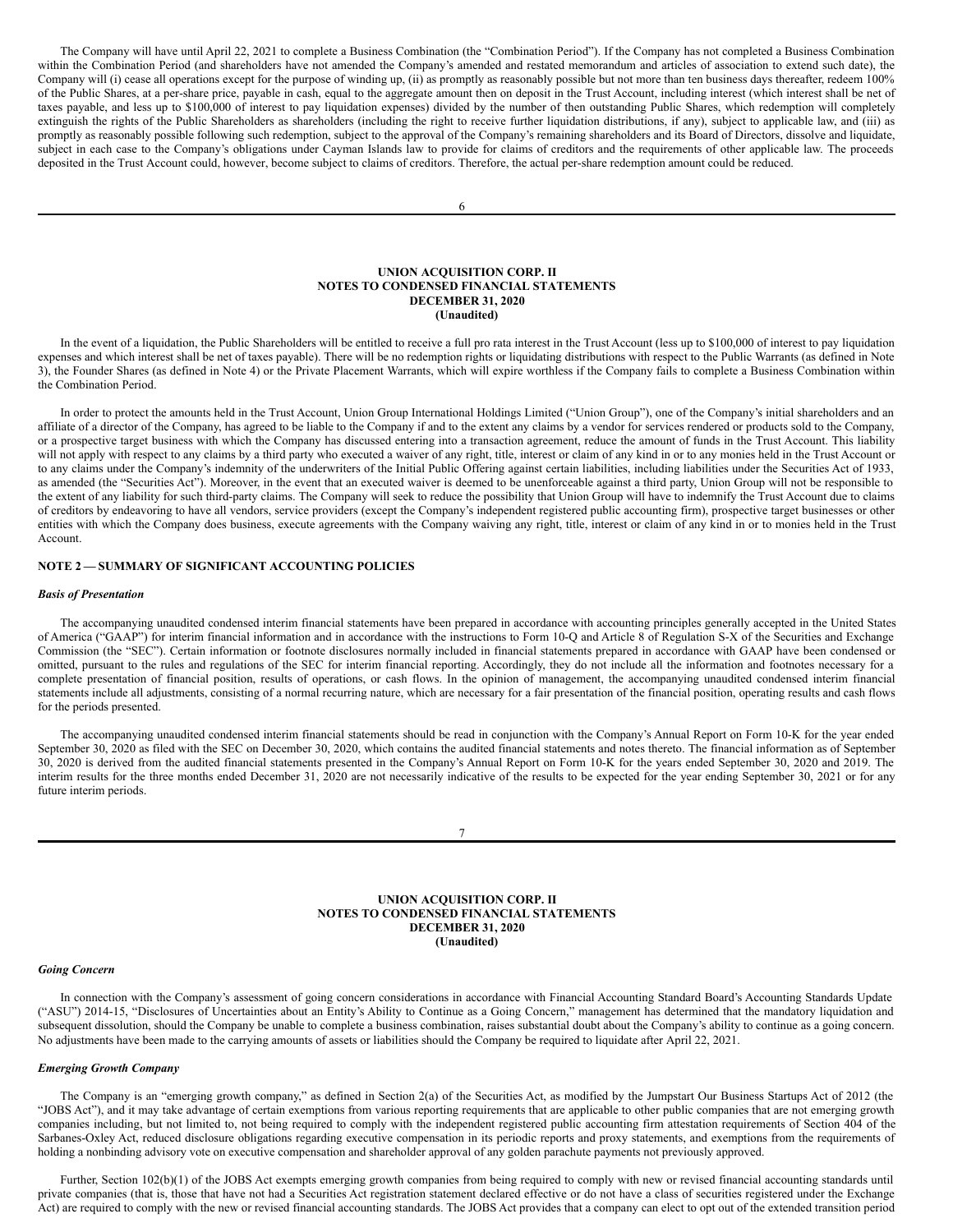and comply with the requirements that apply to non-emerging growth companies but any such election to opt out is irrevocable. The Company has elected not to opt out of such extended transition period which means that when a standard is issued or revised and it has different application dates for public or private companies, the Company, as an emerging growth company, can adopt the new or revised standard at the time private companies adopt the new or revised standard. This may make comparison of the Company's financial statements with another public company which is neither an emerging growth company nor an emerging growth company which has opted out of using the extended transition period difficult or impossible because of the potential differences in accounting standards used.

#### *Use of Estimates*

The preparation of the unaudited condensed interim financial statements in conformity with GAAP requires management to make estimates and assumptions that affect the reported amounts of assets and liabilities and disclosure of contingent assets and liabilities at the date of the unaudited condensed interim financial statements and the reported amounts of revenues and expenses during the reporting periods.

Making estimates requires management to exercise significant judgment. It is at least reasonably possible that the estimate of the effect of a condition, situation or set of circumstances that existed at the date of the financial statements, which management considered in formulating its estimate, could change in the near term due to one or more future confirming events. Accordingly, the actual results could differ significantly from those estimates.

8

### **UNION ACQUISITION CORP. II NOTES TO CONDENSED FINANCIAL STATEMENTS DECEMBER 31, 2020 (Unaudited)**

### *Ordinary Shares Subject to Possible Redemption*

The Company accounts for its ordinary shares subject to possible redemption in accordance with the guidance in Accounting Standards Codification ("ASC") Topic 480 "Distinguishing Liabilities from Equity." Ordinary shares subject to mandatory redemption is classified as a liability instrument and is measured at redemption value. Conditionally redeemable ordinary shares (including ordinary shares that features redemption rights that is either within the control of the holder or subject to redemption upon the occurrence of uncertain events not solely within the Company's control) is classified as temporary equity. At all other times, ordinary shares are classified as shareholders' equity. The Company's ordinary shares features certain redemption rights that are considered to be outside of the Company's control and subject to occurrence of uncertain future events. Accordingly, at December 31, 2020 and September 30, 2020, respectively, there are 19,702,919 and 19,723,106 ordinary shares subject to possible redemption presented as temporary equity, outside of the shareholders' equity section of the Company's unaudited condensed balance sheets.

### *Of ering Costs*

Offering costs consist of underwriting, legal, accounting and other expenses incurred through the Initial Public Offering that are directly related to the Initial Public Offering. Offering costs amounting to \$4,529,222 were charged to shareholders' equity upon the completion of the Initial Public Offering.

### *Income Taxes*

ASC Topic 740, "Income Taxes", prescribes a recognition threshold and a measurement attribute for the financial statement recognition and measurement of tax positions taken or expected to be taken in a tax return. For those benefits to be recognized, a tax position must be more-likely-than-not to be sustained upon examination by taxing authorities. The Company's management determined that the Cayman Islands is the Company's only major tax jurisdiction. The Company recognizes accrued interest and penalties related to unrecognized tax benefits as income tax expense. As of December 31, 2020 and September 30, 2020, there were no unrecognized tax benefits and no amounts accrued for interest and penalties. The Company is currently not aware of any issues under review that could result in significant payments, accruals or material deviation from its position. The Company is subject to income tax examinations by major taxing authorities since inception.

The Company's tax provision is zero because the Company is incorporated in the Cayman Islands with no connection to any other taxable jurisdiction. The Company is considered to be an exempted Cayman Islands company and is presently not subject to income taxes or income tax filing requirements in the Cayman Islands or the United States. As such, the Company has no deferred tax assets.

#### *Net Income (Loss) Per Ordinary Share*

Net income (loss) per ordinary share is computed by dividing net income (loss) by the weighted average number of ordinary shares outstanding for each of the periods. The calculation of diluted income (loss) per share does not consider the effect of the warrants issued in connection with the (i) Initial Public Offering, (ii) the exercise of the overallotment option and (iii) Private Placement Warrants since the exercise of the warrants are contingent upon the occurrence of future events and the inclusion of such warrants would be anti-dilutive. The warrants are exercisable to purchase 26,250,000 shares of ordinary shares in the aggregate.

9

#### **UNION ACQUISITION CORP. II NOTES TO CONDENSED FINANCIAL STATEMENTS DECEMBER 31, 2020 (Unaudited)**

The Company's condensed statements of operations include a presentation of income (loss) per share for ordinary shares subject to possible redemption in a manner similar to the two-class method of income (loss) per share. Net income per share, basic and diluted, for redeemable ordinary shares is calculated by dividing the interest income earned on the Trust Account, by the weighted average number of redeemable ordinary shares outstanding since original issuance. Net loss per share, basic and diluted, for nonredeemable ordinary shares is calculated by dividing the net income (loss), adjusted for income attributable to redeemable ordinary shares, by the weighted average number of non-redeemable ordinary shares outstanding for the periods. Non-redeemable ordinary shares include the Founder Shares as these shares do not have any redemption features and do not participate in the income earned on the Trust Account.

The following table reflects the calculation of basic and diluted net income (loss) per ordinary share (in dollars, except per share amounts):

|      | <b>Three Months Ended</b><br>December 31, |
|------|-------------------------------------------|
| 2020 | 2019                                      |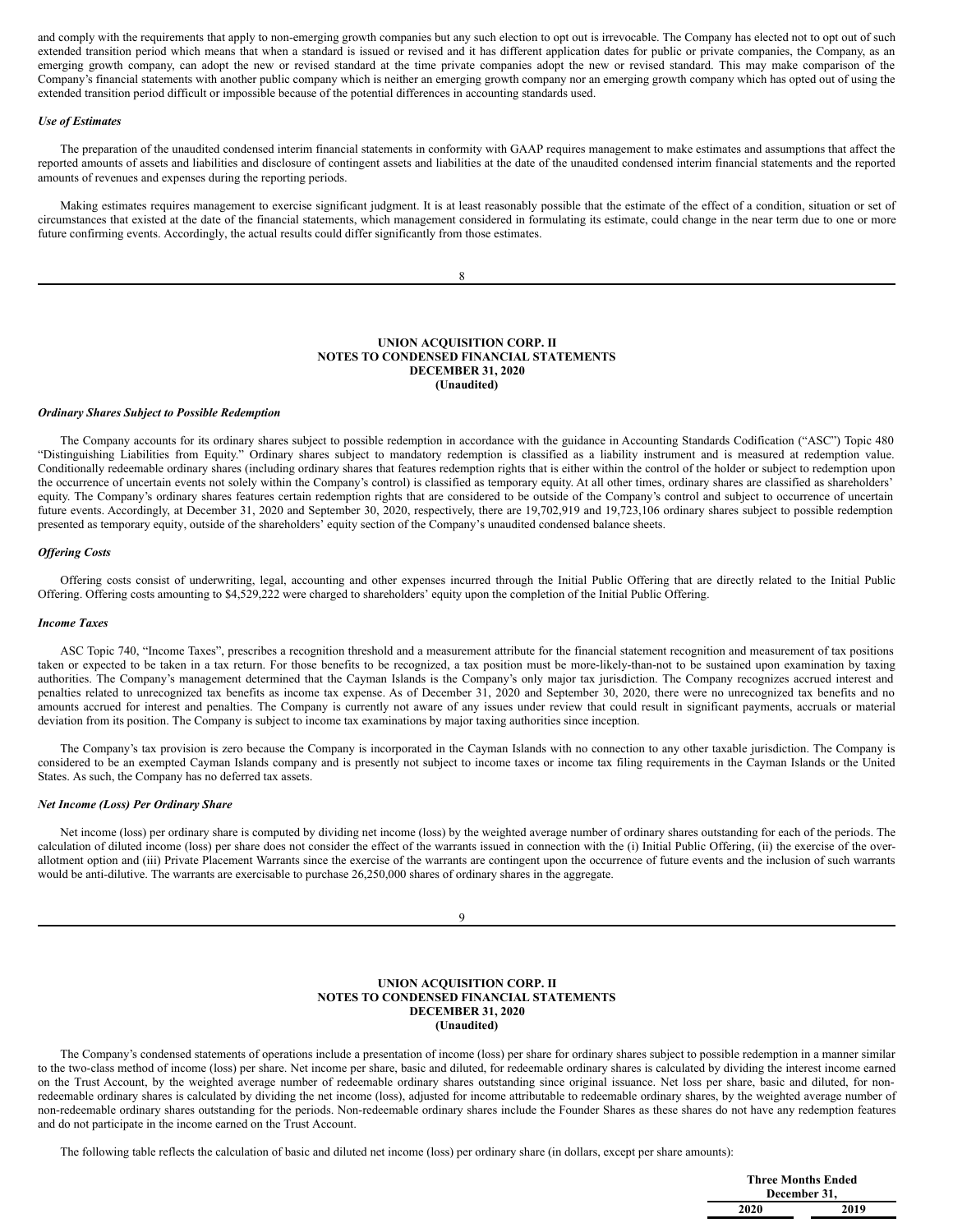#### **Redeemable Ordinary Shares**

| Numerator: Earnings allocable to Redeemable Ordinary Shares  |    |                   |              |            |
|--------------------------------------------------------------|----|-------------------|--------------|------------|
| Interest Income                                              |    | 29,136            |              | 587,273    |
| Net Earnings                                                 |    | 29,136            |              | 587,273    |
| Denominator: Weighted Average Redeemable Ordinary Shares     |    |                   |              |            |
| Redeemable Ordinary Shares, Basic and Diluted                |    | 20,000,000        |              | 20,000,000 |
| Earnings/Basic and Diluted Redeemable Ordinary Shares        | S. | 0.00 <sub>1</sub> |              | 0.03       |
|                                                              |    |                   |              |            |
| <b>Non-Redeemable Ordinary Shares</b>                        |    |                   |              |            |
| Numerator: Net Income minus Redeemable Net Earnings          |    |                   |              |            |
| Net (Loss) Income                                            |    | (201.872)         | <sup>8</sup> | 344,036    |
| Redeemable Net Earnings                                      |    | (29, 136)         |              | (587, 273) |
| Non-Redeemable Net Loss                                      |    | (231,008)         |              | (243, 237) |
| Denominator: Weighted Average Non-Redeemable Ordinary Shares |    |                   |              |            |
| Non-Redeemable Ordinary Shares, Basic and Diluted            |    | 5,000,000         |              | 5,000,000  |
| Loss/Basic and Diluted Non-Redeemable Ordinary Shares        | Э  | (0.05)            |              | (0.05)     |
|                                                              |    |                   |              |            |

As of December 31, 2020 and 2019, basic and diluted shares are the same as there are no securities that are dilutive to the shareholders.

10

### **UNION ACQUISITION CORP. II NOTES TO CONDENSED FINANCIAL STATEMENTS DECEMBER 31, 2020 (Unaudited)**

#### *Concentration of Credit Risk*

Financial instruments that potentially subject the Company to concentrations of credit risk consist of a cash account in a financial institution, which, at times, may exceed the Federal Depository Insurance Corporation limit of \$250,000. At December 31, 2020 and September 30, 2020, the Company has not experienced losses on this account and management believes the Company is not exposed to significant risks on such account.

### *Fair Value of Financial Instruments*

The fair value of the Company's assets and liabilities, which qualify as financial instruments under ASC Topic 820, "Fair Value Measurement," approximates the carrying amounts represented in the accompanying unaudited condensed interim financial statements, primarily due to their short-term nature.

#### *Recent Accounting Standards*

Management does not believe that any recently issued, but not yet effective, accounting standards, if currently adopted, would have a material effect on the Company's unaudited condensed interim financial statements.

### **NOTE 3 — INITIAL PUBLIC OFFERING**

Pursuant to the Initial Public Offering, the Company sold 20,000,000 Units, at a purchase price of \$10.00 per Unit, which includes the partial exercise by the underwriters of their over-allotment option in the amount of 2,500,000 Units at \$10.00 per Unit. Each Unit consists of one ordinary share and one redeemable warrant ("Public Warrant"). Each Public Warrant entitles the holder to purchase one ordinary share at a price of \$11.50 per share (see Note 6).

### **NOTE 4 — RELATED PARTY TRANSACTIONS**

#### *Founder Shares*

In December 2018, the Company issued an aggregate of 4,312,500 ordinary shares ("Founder Shares") for an aggregate purchase price of \$25,000. In August 2019, the Company effected a share capitalization pursuant to which the Company issued an additional 718,750 ordinary shares. All share and per-share amounts have been retroactively restated to reflect the share capitalization. As a result, there were 5,031,250 shares outstanding, of which an aggregate of up to 656,250 shares were subject to forfeiture by the Initial Shareholders to the extent that the underwriters' over-allotment was not exercised in full or in part, so that the Initial Shareholders would own 20% of the Company's issued and outstanding shares after the Initial Public Offering. As a result of the underwriters' election to partially exercise their over-allotment option, 31,250 Founder Shares were forfeited and 625,000 Founder Shares are no longer subject to forfeiture, resulting in 5,000,000 ordinary shares outstanding.

11

#### **UNION ACQUISITION CORP. II NOTES TO CONDENSED FINANCIAL STATEMENTS DECEMBER 31, 2020 (Unaudited)**

The Initial Shareholders have agreed, subject to limited exceptions, not to transfer, assign or sell any of the Founder Shares until the earlier of (i) one year after the date of the consummation of a Business Combination and (ii) the date on which the closing price of the Company's ordinary shares equals or exceeds \$12.50 price per share (as adjusted for share splits, share dividends, reorganizations and recapitalizations) for any 20 trading days within any 30-trading day period commencing 150 days after a Business Combination, or earlier if, subsequent to a Business Combination, the Company consummates a subsequent liquidation, merger, share exchange or other similar transaction which results in all of the Company's shareholders having the right to exchange their ordinary shares for cash, securities or other property.

#### *Private Placement*

Simultaneously with the closing of the Initial Public Offering, certain of the Initial Shareholders purchased an aggregate of 6,250,000 Private Placement Warrants at a price of \$1.00 Per Private Placement Warrant for an aggregate purchase price of \$6,250,000. Each Private Placement Warrant is exercisable to purchase one ordinary share at an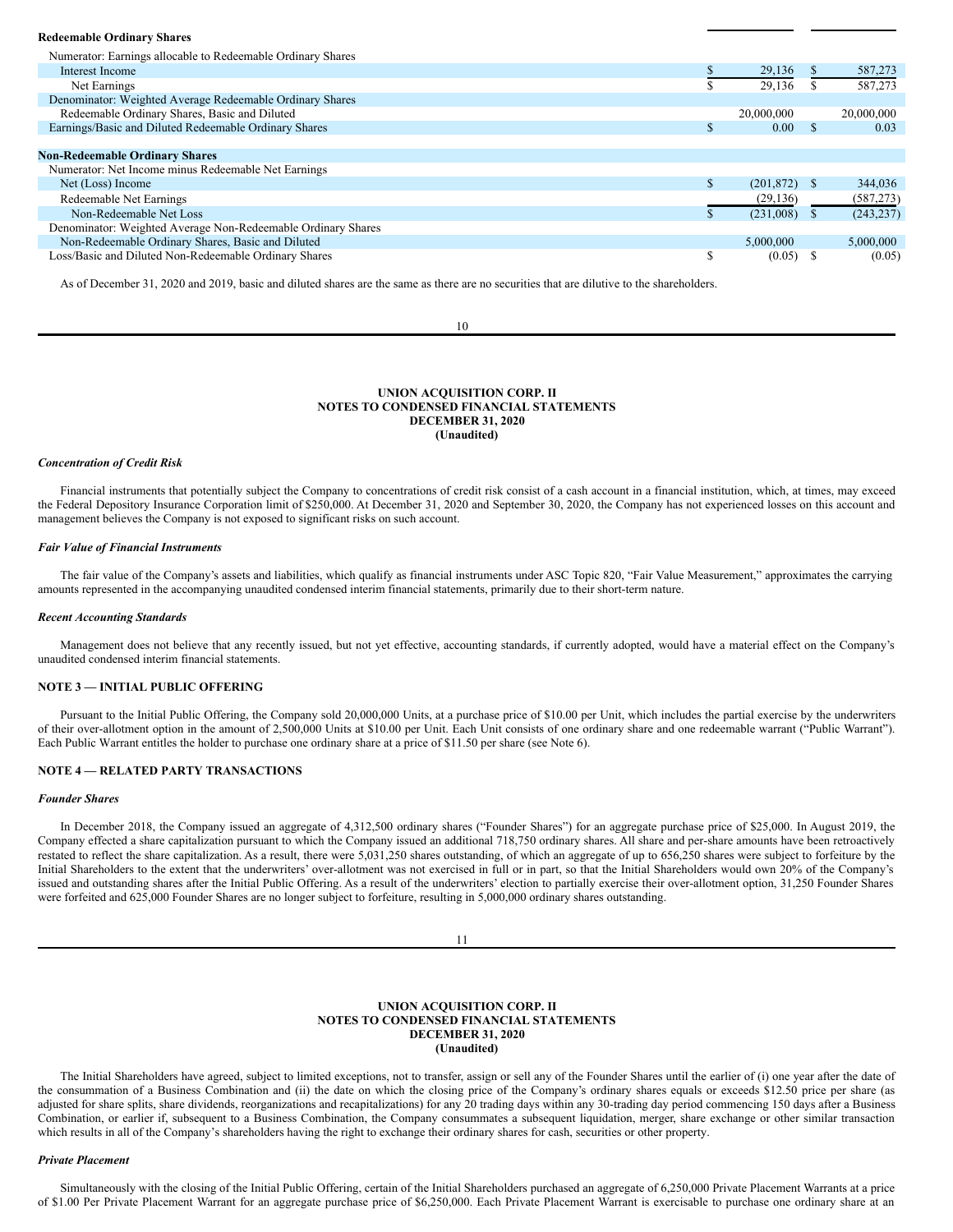exercise price of \$11.50. The proceeds from the Private Placement Warrants were added to the proceeds from the Initial Public Offering to be held in the Trust Account. If the Company does not complete a Business Combination within the Combination Period, the proceeds of the sale of the Private Placement Warrants will be used to fund the redemption of the Public Shares (subject to the requirements of applicable law) and the Private Placement Warrants will expire worthless. There will be no redemption rights or liquidating distributions from the Trust Account with respect to the Private Placement Warrants.

The Private Placement Warrants are identical to the Public Warrants underlying the Units sold in the Initial Public Offering, except that the Private Placement Warrants (i) will not be redeemable by the Company and (ii) may be exercised for cash or on a cashless basis, so long as they are held by the initial purchasers or any of their permitted transferees. If the Private Placement Warrants are held by holders other than the initial purchasers or any of their permitted transferees, the Private Placement Warrants will be redeemable by the Company and exercisable by the holders on the same basis as the Public Warrants. In addition, the Private Placement Warrants may not be transferable, assignable or salable until 30 days after the consummation of a Business Combination, subject to certain limited exceptions.

#### *Promissory Note — Related Party*

The Company issued an unsecured promissory note to Union Group on December 19, 2018, pursuant to which the Company may borrow up to aggregate principal amount of \$200,000 (the "Promissory Note"). The Promissory Note was non-interest bearing and payable on the earlier of (i) December 31, 2019, (ii) the consummation of the Initial Public Offering or (iii) the date on which the Company determined not to proceed with the Initial Public Offering. The Company borrowed \$175,000 under the Promissory Note and fully repaid the balance during the three months ended December 31, 2019.

12

### **UNION ACQUISITION CORP. II NOTES TO CONDENSED FINANCIAL STATEMENTS DECEMBER 31, 2020 (Unaudited)**

#### *Support Services*

The Company entered into an agreement, commencing on October 17, 2019 through the earlier of the consummation of a Business Combination or the Company's liquidation, to pay an affiliate of one of the Company's directors a monthly fee of \$10,000 for office space, utilities and administrative support. For the three months ended December 31, 2020 and 2019, the Company incurred \$30,000 and \$25,000 in fees for these services, respectively. At December 31, 2020 and September 30, 2020, \$0 and \$115,000 of such fee is included in accrued expenses in the accompanying unaudited condensed interim balance sheets.

The Company also pays its Chief Operating Officer a \$10,000 per month consulting fee, commencing on October 17, 2019 through the earlier of the consummation of a Business Combination or the Company's liquidation. For each of the three months ended December 31, 2020 and 2019, the Company incurred and paid \$30,000 in fees for these services.

### *Related Party Loans*

In order to finance transaction costs in connection with a Business Combination, the Initial Shareholders, the Company's officers, directors or their affiliates may, but are not obligated to, loan the Company funds, from time to time or at any time, as may be required ("Working Capital Loans"). Each Working Capital Loan would be evidenced by a promissory note. The Working Capital Loans would either be paid upon consummation of a Business Combination, without interest, or, at the holder's discretion, up to \$1,500,000 of the Working Capital Loans may be converted into warrants at a price of \$1.00 per warrant. The warrants would be identical to the Private Placement Warrants. In the event that a Business Combination does not close, the Company may use a portion of the working capital held outside the Trust Account to repay such loaned amounts, but no proceeds from the Trust Account would be used for such repayment. There are no borrowings under the working capital loans to date. As of December 31, 2020 and September 30, 2020, no Working Capital Loans were outstanding.

### **NOTE 5 — COMMITMENTS AND CONTINGENCIES**

#### *Risks and Uncertainties*

Management continues to evaluate the impact of the COVID-19 pandemic and has concluded that while it is reasonably possible that the virus could have a negative effect on the Company's financial position, results of its operations and/or search for a target company, the specific impact is not readily determinable as of the date of these unaudited condensed interim financial statements. The unaudited condensed interim financial statements do not include any adjustments that might result from the outcome of this uncertainty.

13

### **UNION ACQUISITION CORP. II NOTES TO CONDENSED FINANCIAL STATEMENTS DECEMBER 31, 2020 (Unaudited)**

### *Registration Rights*

Pursuant to a registration rights agreement entered into on October 17, 2019, the holders of the Founder Shares, the Private Placement Warrants (and their underlying securities) and the warrants that may be issued upon conversion of the Working Capital Loans (and their underlying securities) are entitled to registration rights. The holders of a majority of these securities will be entitled to make up to two demands that the Company register such securities. The holders of the majority of the Founder Shares can elect to exercise these registration rights at any time commencing three months prior to the date on which these ordinary shares are to be released from escrow. The holders of a majority of the Private Placement Warrants and warrants issued in payment of Working Capital Loans made to the Company (or underlying securities) can elect to exercise these registration rights at any time after the Company consummates a Business Combination. In addition, the holders will have certain "piggy-back" registration rights with respect to registration statements filed subsequent to the completion of a Business Combination. The Company will bear the expenses incurred in connection with the filing of any such registration statements.

#### *Underwriting Agreement*

The Company granted the underwriters a 45-day option to purchase up to 2,625,000 additional Units to cover over-allotments at the Initial Public Offering price, less the underwriting discounts and commissions. In connection with the closing of the Initial Public Offering on October 22, 2019, the underwriters elected to partially exercise their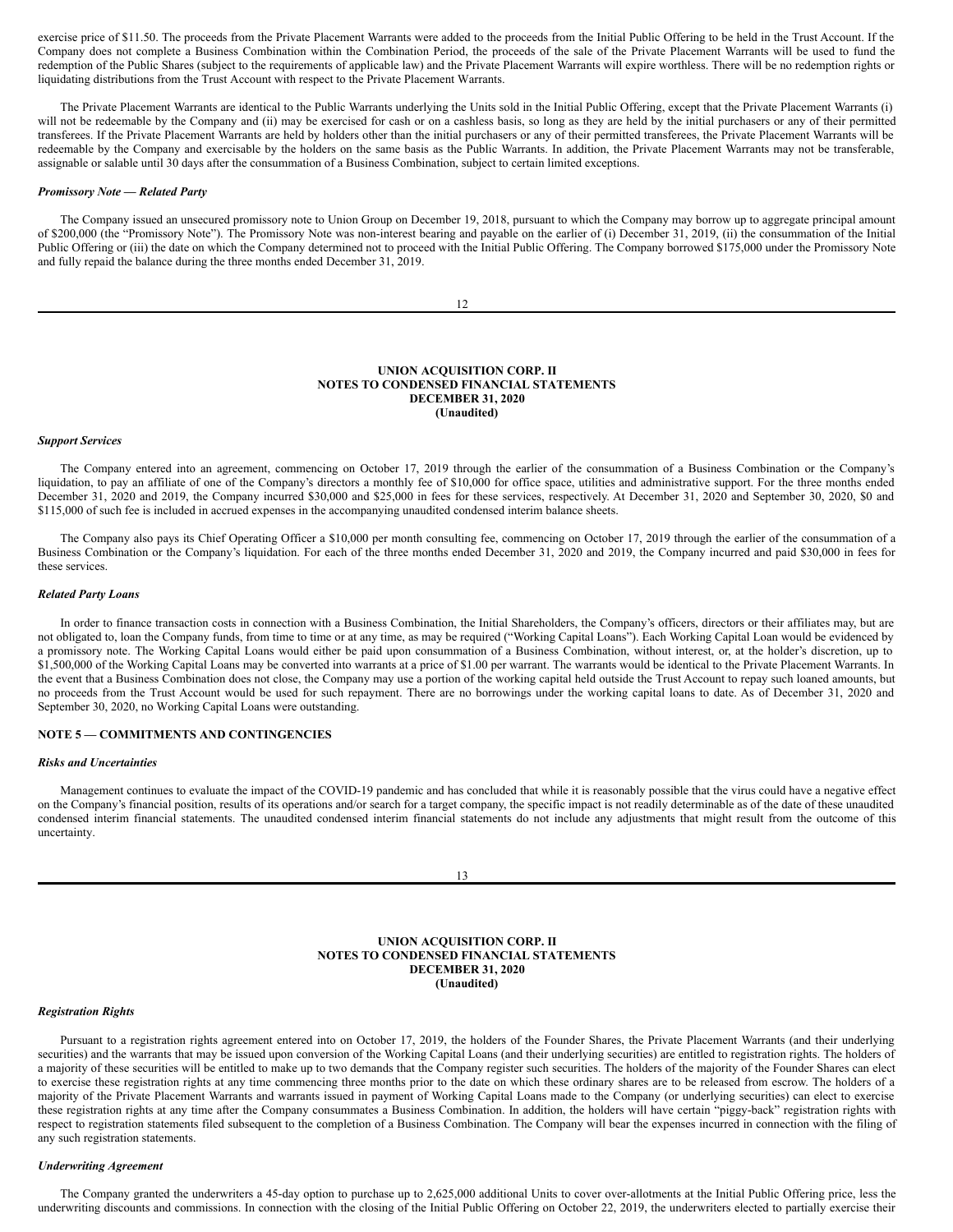over-allotment option to purchase 2,500,000 Units at a purchase price of \$10.00 per Unit.

### *Business Combination Marketing Agreement*

The Company engaged the representative of the underwriters in the Initial Public Offering as an advisor in connection with a Business Combination to assist the Company in holding meetings with its shareholders to discuss the potential Business Combination and the target business' attributes, introduce the Company to potential investors that are interested in purchasing the Company's securities in connection with a Business Combination, assist the Company in obtaining shareholder approval for the Business Combination and assist the Company with its press releases and public filings in connection with the Business Combination. The Company will pay this entity an aggregate cash fee for such services upon the consummation of a Business Combination in an amount equal to \$4,200,000 (exclusive of any applicable finders' fees which might become payable).

14

### **UNION ACQUISITION CORP. II NOTES TO CONDENSED FINANCIAL STATEMENTS DECEMBER 31, 2020 (Unaudited)**

### **NOTE 6 — SHAREHOLDERS' EQUITY**

#### *Preference Shares*

The Company is authorized to issue 1,000,000 preference shares with a par value of \$0.0001 per share with such designation, rights and preferences as may be determined from time to time by the Company's Board of Directors. At December 31, 2020 and September 30, 2020, there were no preference shares issued or outstanding.

#### *Ordinary Shares*

The Company is authorized to issue 150,000,000 ordinary shares, with a par value of \$0.0001 per share. Holders of the ordinary shares are entitled to one vote for each ordinary share. At December 31, 2020 and September 30, 2020, there were 5,297,081 and 5,276,894 ordinary shares issued and outstanding, excluding 19,702,919 and 19,723,106 ordinary shares subject to possible redemption, respectively.

#### *Warrants*

The Public Warrants will become exercisable on the later of (a) the completion of a Business Combination or (b) 12 months from the closing of the Initial Public Offering. Each Public Warrant entitles the holder to purchase one ordinary share at a price of \$11.50 per share. In addition, if (x) the Company issues additional ordinary shares or equitylinked securities for capital raising purposes in connection with the closing of an initial Business Combination at an issue price or effective issue price of less than \$9.20 per share (with such issue price or effective issue price to be determined in good faith by the Company's board of directors and, in the case of any such issuance to the Company's Initial Shareholders or their affiliates, without taking into account any founders' shares held by the Initial Shareholders or their affiliates, as applicable, prior to such issuance) (the "Newly Issued Price"), (y) the aggregate gross proceeds from such issuances represent more than 60% of the total equity proceeds, and interest thereon, available for the funding of the initial Business Combination on the date of the consummation of the initial Business Combination (net of redemptions), and (z) the volume weighted average trading price of the ordinary shares during the 20 trading day period starting on the trading day prior to the day on which the Company consummates its initial Business Combination (such price, the "Market Value") is below \$9.20 per share, the exercise price of the warrants will be adjusted (to the nearest cent) to be equal to 115% of the higher of the Market Value and the Newly Issued Price, and the \$18.00 per share redemption trigger price described below will be adjusted (to the nearest cent) to be equal to 180% of the higher of the Market Value and the Newly Issued Price.

No Public Warrants will be exercisable for cash unless the Company has an effective and current registration statement covering the ordinary shares issuable upon exercise of the Public Warrants and a current prospectus relating to such ordinary shares. Notwithstanding the foregoing, if a registration statement covering the ordinary shares issuable upon exercise of the Public Warrants is not effective within a specified period following the consummation of a Business Combination, warrant holders may, until such time as there is an effective registration statement and during any period when the Company shall have failed to maintain an effective registration statement, exercise warrants on a cashless basis pursuant to the exemption provided by Section  $3(a)(9)$  of the Securities Act, provided that such exemption is available. If that exemption, or another exemption, is not available, holders will not be able to exercise their warrants on a cashless basis. The Public Warrants will expire five years after the completion of a Business Combination or earlier upon redemption or liquidation.

15

### **UNION ACQUISITION CORP. II NOTES TO CONDENSED FINANCIAL STATEMENTS DECEMBER 31, 2020 (Unaudited)**

The Company may redeem the Public Warrants:

- in whole and not in part;
- at a price of \$0.01 per warrant;
- at any time after the warrants become exercisable;
- upon not less than 30 days' prior written notice of redemption;
- if, and only if, the reported last sale price of the Company's ordinary shares equals or exceeds \$18.00 per share (subject to adjustment) for any 20 trading days within a 30-trading day period ending on the third business day prior to the notice of redemption to the warrant holders; and
- if, and only if, there is a current registration statement in effect with respect to the ordinary shares underlying such warrants and a current prospectus relating to those shares is available throughout the 30-day redemption period.

If the Company calls the Public Warrants for redemption, management will have the option to require all holders that wish to exercise the Public Warrants to do so on a "cashless basis," as described in the warrant agreement.

The exercise price and number of ordinary shares issuable upon exercise of the warrants may be adjusted in certain circumstances including in the event of a share dividend, extraordinary dividend or recapitalization, reorganization, merger or consolidation. However, the warrants will not be adjusted for issuance of ordinary shares at a price below its exercise price. The Company has agreed to use its best efforts to have declared effective a prospectus relating to the ordinary shares issuable upon exercise of the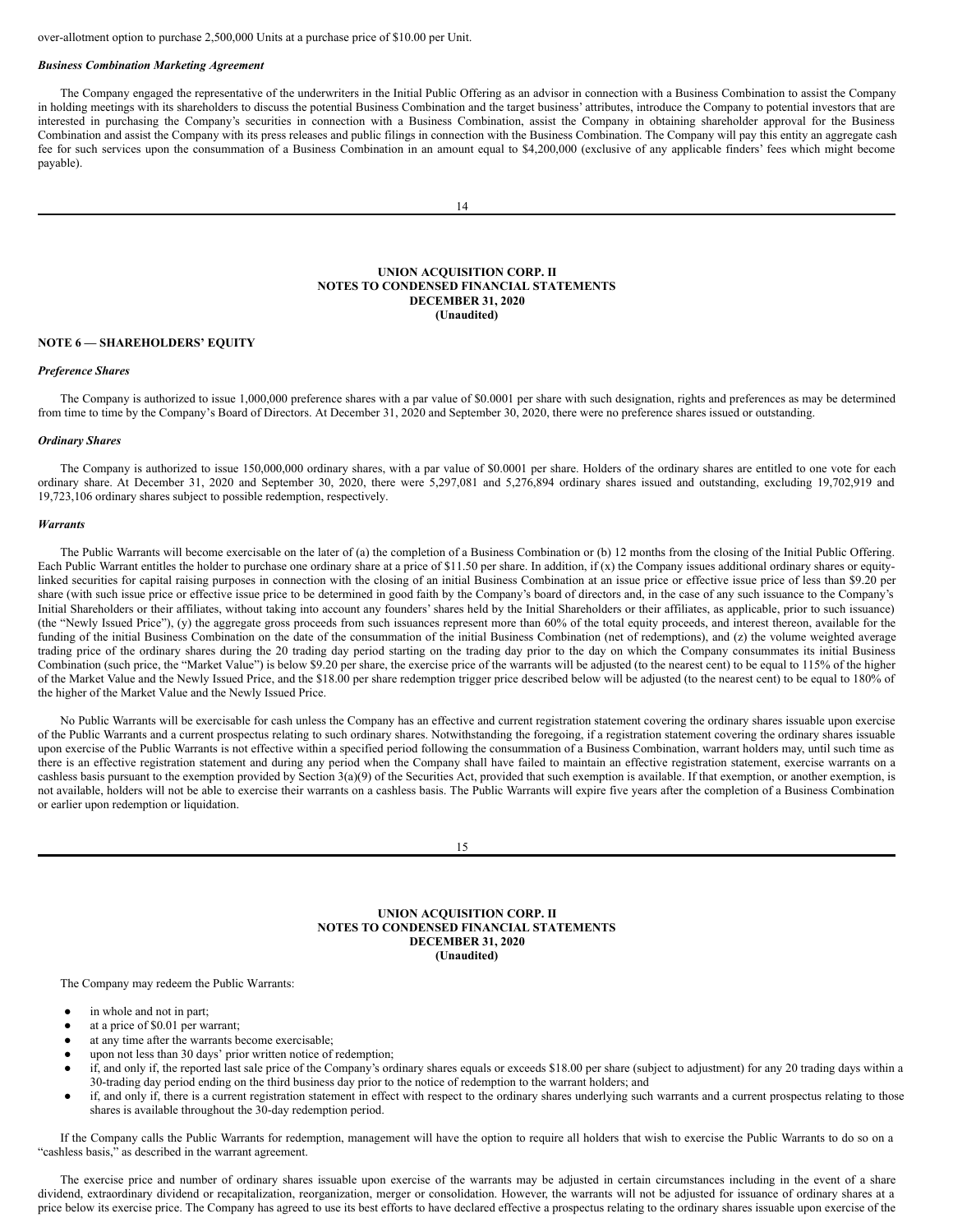warrants and keep such prospectus current until the expiration of the warrants. However, if the Company does not maintain a current prospectus relating to the ordinary shares issuable upon exercise of the warrants, holders will be unable to exercise their warrants for cash and the Company will not be required to net cash settle or cash settle the warrant exercise. There will be no redemption rights upon the completion of a Business Combination with respect to the Company's warrants. If the Company is unable to complete a Business Combination within the Combination Period and the Company liquidates the funds held in the Trust Account, holders of warrants will not receive any of such funds with respect to their warrants, nor will they receive any distribution from the Company's assets held outside of the Trust Account with the respect to such warrants. Accordingly, the warrants may expire worthless.

## **NOTE 7 — FAIR VALUE MEASUREMENTS**

The Company follows the guidance in ASC 820 for its financial assets and liabilities that are re-measured and reported at fair value at each reporting period, and nonfinancial assets and liabilities that are re-measured and reported at fair value at least annually. The Company classifies its U.S. Treasury and equivalent securities as held-tomaturity in accordance with ASC 320 "Investments - Debt and Equity Securities." Held-to-maturity securities are those securities which the Company has the ability and intent to hold until maturity. Held-to-maturity treasury securities are recorded at amortized cost on the accompanying balance sheets and adjusted for the amortization or accretion of premiums or discounts.

At December 31, 2020, assets held in the Trust Account were comprised of \$201,339,975 in money market funds, which are invested in U.S. Treasury securities.

At September 30, 2020, assets held in the Trust Account were comprised of \$46,650 in cash and \$201,276,689 in U.S. Treasury Bills.

16

### **UNION ACQUISITION CORP. II NOTES TO CONDENSED FINANCIAL STATEMENTS DECEMBER 31, 2020 (Unaudited)**

The following table presents information about the Company's assets that are measured at fair value on a recurring basis at December 31, 2020 and indicates the fair value hierarchy of the valuation inputs the Company utilized to determine such fair value:

| <b>Description</b>                                                                       | Level | December 31,<br>2020 |
|------------------------------------------------------------------------------------------|-------|----------------------|
| Assets:                                                                                  |       |                      |
| Marketable securities held in Trust Account – U.S. Treasury Securities Money Market Fund |       | 201.339.975          |

The gross holding losses and fair value of held-to-maturity securities at September 30, 2020 are presented below. The following table also presents information about the Company's assets that are measured at fair value on a recurring basis at September 30, 2020 and indicates the fair value hierarchy of the valuation inputs the Company utilized to determine such fair value:

|                    |                                                  |       | Gross |                       |  |         |  |                   |
|--------------------|--------------------------------------------------|-------|-------|-----------------------|--|---------|--|-------------------|
|                    |                                                  |       |       | Holding               |  |         |  |                   |
|                    | <b>Held-To-Maturity</b>                          | Level |       | <b>Amortized Cost</b> |  | Loss    |  | <b>Fair Value</b> |
| September 30, 2020 | U.S. Treasury Securities (Matured on 10/22/2020) |       |       | 26,298,490            |  | 195     |  | 26,298,685        |
| September 30, 2020 | U.S. Treasury Securities (Matured on 10/29/2020) |       |       | 24,998,590            |  | (340)   |  | 24,998,250        |
| September 30, 2020 | U.S. Treasury Securities (Matured on 11/5/2020)  |       |       | 49.994.033            |  | 1.967   |  | 49,996,000        |
| September 30, 2020 | U.S. Treasury Securities (Matured on 11/27/2020) |       |       | 49,993,862            |  | (1,362) |  | 49,992,500        |
| September 30, 2020 | U.S. Treasury Securities (Matured on 12/10/2020) |       |       | 49,991,714            |  | (714)   |  | 49,991,000        |
|                    |                                                  |       |       | 201.276.689           |  | (254)   |  | 201.276.435       |

The fair value of the Company's financial assets and liabilities reflects management's estimate of amounts that the Company would have received in connection with the sale of the assets or paid in connection with the transfer of the liabilities in an orderly transaction between market participants at the measurement date. In connection with measuring the fair value of its assets and liabilities, the Company seeks to maximize the use of observable inputs (market data obtained from independent sources) and to minimize the use of unobservable inputs (internal assumptions about how market participants would price assets and liabilities). The following fair value hierarchy is used to classify assets and liabilities based on the observable inputs and unobservable inputs used in order to value the assets and liabilities:

- Level 1: Ouoted prices in active markets for identical assets or liabilities. An active market for an asset or liability is a market in which transactions for the asset or liability occur with sufficient frequency and volume to provide pricing information on an ongoing basis.
- Level 2: Observable inputs other than Level 1 inputs. Examples of Level 2 inputs include quoted prices in active markets for similar assets or liabilities and quoted prices for identical assets or liabilities in markets that are not active.
- Level 3: Unobservable inputs based on our assessment of the assumptions that market participants would use in pricing the asset or liability.

Transfers to/from Levels 1, 2, and 3 are recognized at the end of the reporting period. There were no transfers between levels for the three months ended December 31, 2020 and 2019.

## **NOTE 8 — SUBSEQUENT EVENTS**

The Company evaluated subsequent events and transactions that occurred after the balance sheet date up to the date that the unaudited condensed interim financial statements were issued. Based upon this review, the Company did not identify any subsequent events that would have required adjustment or disclosure in the unaudited condensed interim financial statements.

#### <span id="page-9-0"></span>**ITEM 2. MANAGEMENT'S DISCUSSION AND ANALYSIS OF FINANCIAL CONDITION AND RESULTS OF OPERATIONS**

References in this report (the "Quarterly Report") to "we," "us" or the "Company" refer to Union Acquisition Corp. II. References to our "management" or our "management"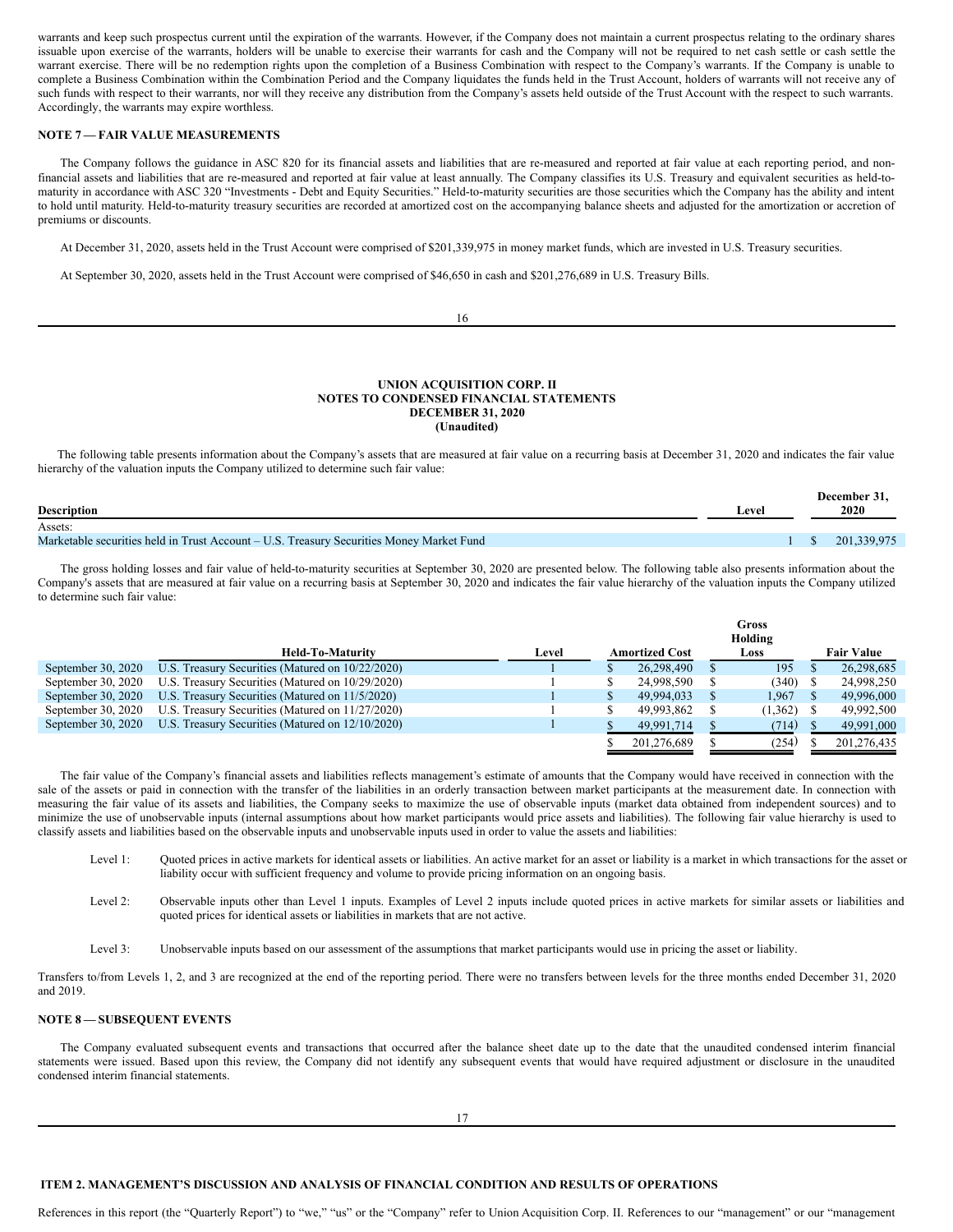team" refer to our officers and directors. The following discussion and analysis of the Company's financial condition and results of operations should be read in conjunction with the financial statements and the notes thereto contained elsewhere in this Quarterly Report. Certain information contained in the discussion and analysis set forth below includes forward-looking statements that involve risks and uncertainties.

### **Special Note Regarding Forward-Looking Statements**

This Quarterly Report includes "forward-looking statements" that are not historical facts and involve risks and uncertainties that could cause actual results to differ materially from those expected and projected. All statements, other than statements of historical fact included in this Quarterly Report including, without limitation, statements in this "Management's Discussion and Analysis of Financial Condition and Results of Operations" regarding the Company's financial position, business strategy and the plans and objectives of management for future operations, are forward-looking statements. Words such as "expect," "believe," "anticipate," "intend," "estimate," "seek" and variations and similar words and expressions are intended to identify such forward-looking statements. Such forward-looking statements relate to future events or future performance, but reflect management's current beliefs, based on information currently available. A number of factors could cause actual events, performance or results to differ materially from the events, performance and results discussed in the forward-looking statements. For information identifying important factors that could cause actual results to differ materially from those anticipated in the forward-looking statements, please refer to the Risk Factors section of the Company's final prospectus for its Initial Public Offering filed with the U.S. Securities and Exchange Commission (the "SEC"). The Company's securities filings can be accessed on the EDGAR section of the SEC's website at www.sec.gov. Except as expressly required by applicable securities law, the Company disclaims any intention or obligation to update or revise any forward-looking statements whether as a result of new information, future events or otherwise.

#### **Overview**

We are a blank check company formed on December 6, 2018 for the purpose of entering into a merger, share exchange, asset acquisition, stock purchase, recapitalization, reorganization or other similar Business Combination with one or more target businesses. We intend to effectuate our initial Business Combination using cash from the proceeds of the initial Public Offering and the sale of the Private Placement Warrants, our capital stock, debt or a combination of cash, stock and debt.

We have neither engaged in any operations nor generated any revenues to date. Our entire activity since inception has been to prepare for our initial Public Offering, which was consummated on October 22, 2019 and, after the Initial Public Offering, identifying a target company for a Business Combination.

#### **Results of Operations**

We have neither engaged in any operations nor generated any revenues to date. Our only activities were organizational activities, those necessary to prepare for the Initial Public Offering, described below, and, subsequent to the Initial Public Offering, identifying a target company for a Business Combination. We do not expect to generate any operating revenues until after the completion of our Business Combination. We generate non-operating income in the form of interest income on marketable securities held after the Initial Public Offering. We are incurring expenses as a result of being a public company (for legal, financial reporting, accounting and auditing compliance), as well as for due diligence expenses in connection with completing a Business Combination.

For the three months ended December 31, 2020, we had net loss of \$201,872, which consists of operating expenses of \$231,008, offset by interest earned on marketable securities held in the Trust Account of \$29,136.

For the three months ended December 31, 2019, we had net income of \$344,036, which consisted of interest earned on marketable securities held in the Trust Account of \$587,273, offset by operating expenses of \$243,237.

$$
18\\
$$

#### **Liquidity and Capital Resources**

On October 22, 2019, we consummated the initial Public Offering of 20,000,000 units, which includes the partial exercise by the underwriters of their over-allotment option in the amount of 2,500,000 units, at a price of \$10.00 per unit, generating gross proceeds of \$200,000,000. Simultaneously with the closing of the initial Public Offering, we consummated the sale of 6,250,000 Private Warrants to Union Acquisition Associates II, LLC and Union Group International Holdings Limited at a price of \$1.00 per Private Warrant, generating total proceeds of \$6,250,000.

Following the initial Public Offering and the sale of the Private Warrants, a total of \$200,000,000 was placed in the Trust Account. We incurred \$4,529,222 in initial Public Offering-related costs, including \$4,000,000 of underwriting fees and \$529,222 of other offering costs.

For the three months ended December 31, 2020, net cash used in operating activities was \$281,837. Net loss of \$201,872 was impacted by interest earned on marketable securities of \$29,136, fees charged on the Trust Account of \$12,500 and changes in operating assets and liabilities, which used \$63,329 of cash from operating activities.

For the three months ended December 31, 2019, net cash used in operating activities was \$360,821. Net income of \$344,036 was offset by interest earned on marketable securities of \$587,273, fees charged on the Trust Account of \$7,083 and changes in operating assets and liabilities, which used \$124,667 of cash from operating activities.

At December 31, 2020, we had cash and marketable securities held in the Trust Account of \$201,339,975. We intend to use substantially all of the funds held in the Trust Account, including any amounts representing interest earned on the Trust Account (less taxes payable) to complete our initial Business Combination. We may withdraw interest from the Trust Account to pay taxes. To the extent that our equity or debt is used, in whole or in part, as consideration to complete our initial Business Combination, the remaining proceeds held in the Trust Account will be used as working capital to finance the operations of the target business or businesses, make other acquisitions, and pursue our growth strategies.

At December 31, 2020, we had cash of \$673,963 held outside of the Trust Account. We intend to use the funds held outside the Trust Account primarily to identify and evaluate target businesses, perform business due diligence on prospective target businesses, travel to and from the offices, plants or similar locations of prospective target businesses or their representatives or owners, review corporate documents and material agreements of prospective target businesses, and structure, negotiate, and complete a Business Combination.

In order to fund working capital deficiencies or finance transaction costs in connection with an initial Business Combination, our officers, directors or their affiliates may, but are not obligated to, loan us funds as may be required. If we consummate an initial Business Combination, we would repay such loaned amounts. In the event that the initial Business Combination does not close, we may use a portion of the working capital held outside the Trust Account to repay such loaned amounts, but no proceeds from our Trust Account would be used for such repayment. Up to \$1,500,000 of such loans may be convertible into warrants of the post Business Combination entity at a price of \$1.00 per warrant at the option of the lender. The warrants would be identical to the private warrants.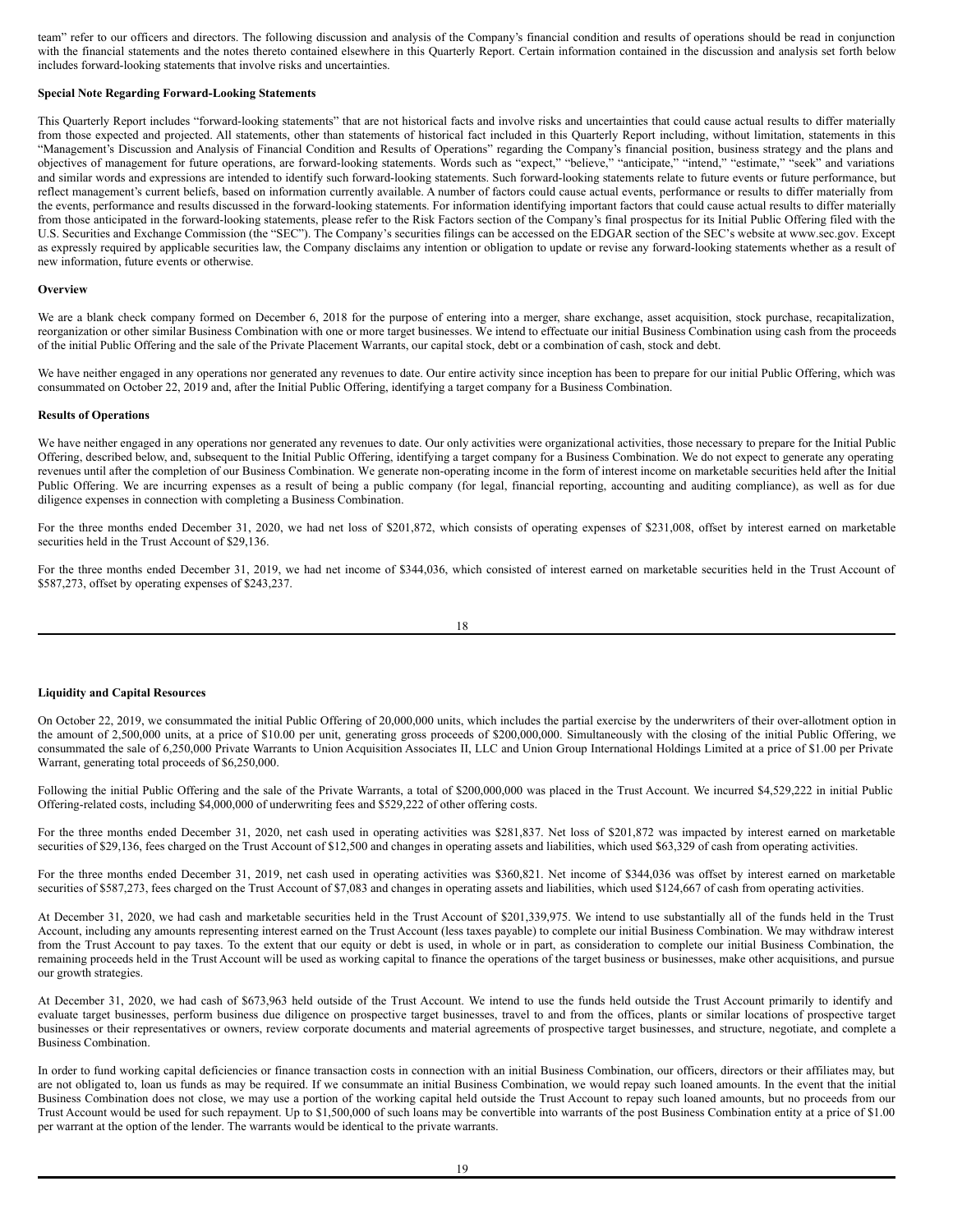We do not believe we will need to raise additional funds in order to meet the expenditures required for operating our business. However, if our estimates of the costs of undertaking in-depth due diligence and negotiating an initial Business Combination is less than the actual amount necessary to do so, we may have insufficient funds available to operate our business prior to our initial Business Combination. Moreover, we may need to obtain additional financing either to consummate our initial Business Combination or because we become obligated to redeem a significant number of our public shares upon consummation of our initial Business Combination, in which case we may issue additional securities or incur debt in connection with such Business Combination. Subject to compliance with applicable securities laws, we would only complete such financing simultaneously with the completion of our Business Combination. Following our Business Combination, if cash on hand is insufficient, we may need to obtain additional financing in order to meet our obligations. If we are unable to complete our initial Business Combination because we do not have sufficient funds available to us, we will be forced to cease operations and liquidate the Trust Account.

### **Going Concern**

In connection with our assessment of going concern considerations in accordance with Financial Accounting Standard Board's Accounting Standards Update ("ASU") 2014-15, "Disclosures of Uncertainties about an Entity's Ability to Continue as a Going Concern," management has determined that the mandatory liquidation and subsequent dissolution raises substantial doubt about our ability to continue as a going concern. No adjustments have been made to the carrying amounts of assets or liabilities should we be required to liquidate after April 22, 2021.

### **Off-Balance Sheet Financing Arrangements**

We have no obligations, assets or liabilities, which would be considered off-balance sheet arrangements as of December 31, 2020. We do not participate in transactions that create relationships with unconsolidated entities or financial partnerships, often referred to as variable interest entities, which would have been established for the purpose of facilitating off-balance sheet arrangements. We have not entered into any off-balance sheet financing arrangements, established any special purpose entities, guaranteed any debt or commitments of other entities, or purchased any non-financial assets.

### **Contractual Obligations**

We do not have any long-term debt, capital lease obligations, operating lease obligations or long-term liabilities other than an agreement to pay UCG International Corp., an affiliate of Juan Sartori, a monthly fee of \$10,000 for office space, utilities and administrative support provided to the Company. We began incurring these fees on October 17, 2019 and will continue to incur these fees monthly until the earlier of the completion of the Business Combination and the Company's liquidation.

We also pay our Chief Operating Officer a \$10,000 per month consulting fee, commencing on October 17, 2019 through the earlier of the consummation of a Business Combination or the Company's liquidation.

#### **Critical Accounting Policies**

The preparation of condensed financial statements and related disclosures in conformity with accounting principles generally accepted in the United States of America requires management to make estimates and assumptions that affect the reported amounts of assets and liabilities, disclosure of contingent assets and liabilities at the date of the financial statements, and income and expenses during the periods reported. Actual results could materially differ from those estimates. We have identified the following critical accounting policies:

#### *Ordinary Shares Subject to Possible Redemption*

We account for our ordinary shares subject to possible redemption in accordance with the guidance in Accounting Standards Codification ("ASC") Topic 480 "Distinguishing Liabilities from Equity." Ordinary shares subject to mandatory redemption is classified as a liability instrument and is measured at fair value. Conditionally redeemable ordinary shares (including ordinary shares that features redemption rights that are either within the control of the holder or subject to redemption upon the occurrence of uncertain events not solely within our control) is classified as temporary equity. At all other times, ordinary shares is classified as shareholders' equity. Our ordinary shares features certain redemption rights that are considered to be outside of our control and subject to occurrence of uncertain future events. Accordingly, ordinary shares subject to possible redemption is presented as temporary equity, outside of the shareholders' equity section of our unaudited condensed balance sheets.

#### *Net Loss Per Ordinary Share*

We apply the two-class method in calculating earnings per share. Net income (loss) per ordinary share, basic and diluted for redeemable ordinary shares is calculated by dividing the interest income earned on the Trust Account, by the weighted average number of redeemable ordinary shares outstanding for the period. Net income (loss) per ordinary share, basic and diluted for non-redeemable ordinary shares is calculated by dividing the net income (loss), less income attributable to redeemable ordinary shares, by the weighted average number of non-redeemable ordinary shares outstanding for the periods.

### *Recent Accounting Standards*

Management does not believe that any recently issued, but not yet effective, accounting standards, if currently adopted, would have a material effect on our unaudited condensed interim financial statements.

21

# <span id="page-11-0"></span>**ITEM 3. QUANTITATIVE AND QUALITATIVE DISCLOSURES ABOUT MARKET RISK**

As of December 31, 2020, we were not subject to any market or interest rate risk. Following the consummation of our Initial Public Offering, the net proceeds received into the Trust Account, have been invested in U.S. government treasury bills, notes or bonds with a maturity of 180 days or less or in certain money market funds that invest solely in US treasuries. Due to the short-term nature of these investments, we believe there will be no associated material exposure to interest rate risk.

# <span id="page-11-1"></span>**ITEM 4. CONTROLS AND PROCEDURES**

Disclosure controls and procedures are controls and other procedures that are designed to ensure that information required to be disclosed in our reports filed or submitted under the Exchange Act is recorded, processed, summarized and reported within the time periods specified in the SEC's rules and forms. Disclosure controls and procedures include, without limitation, controls and procedures designed to ensure that information required to be disclosed in our reports filed or submitted under the Exchange Act is accumulated and communicated to our management, including our Chief Executive Officer, to allow timely decisions regarding required disclosure.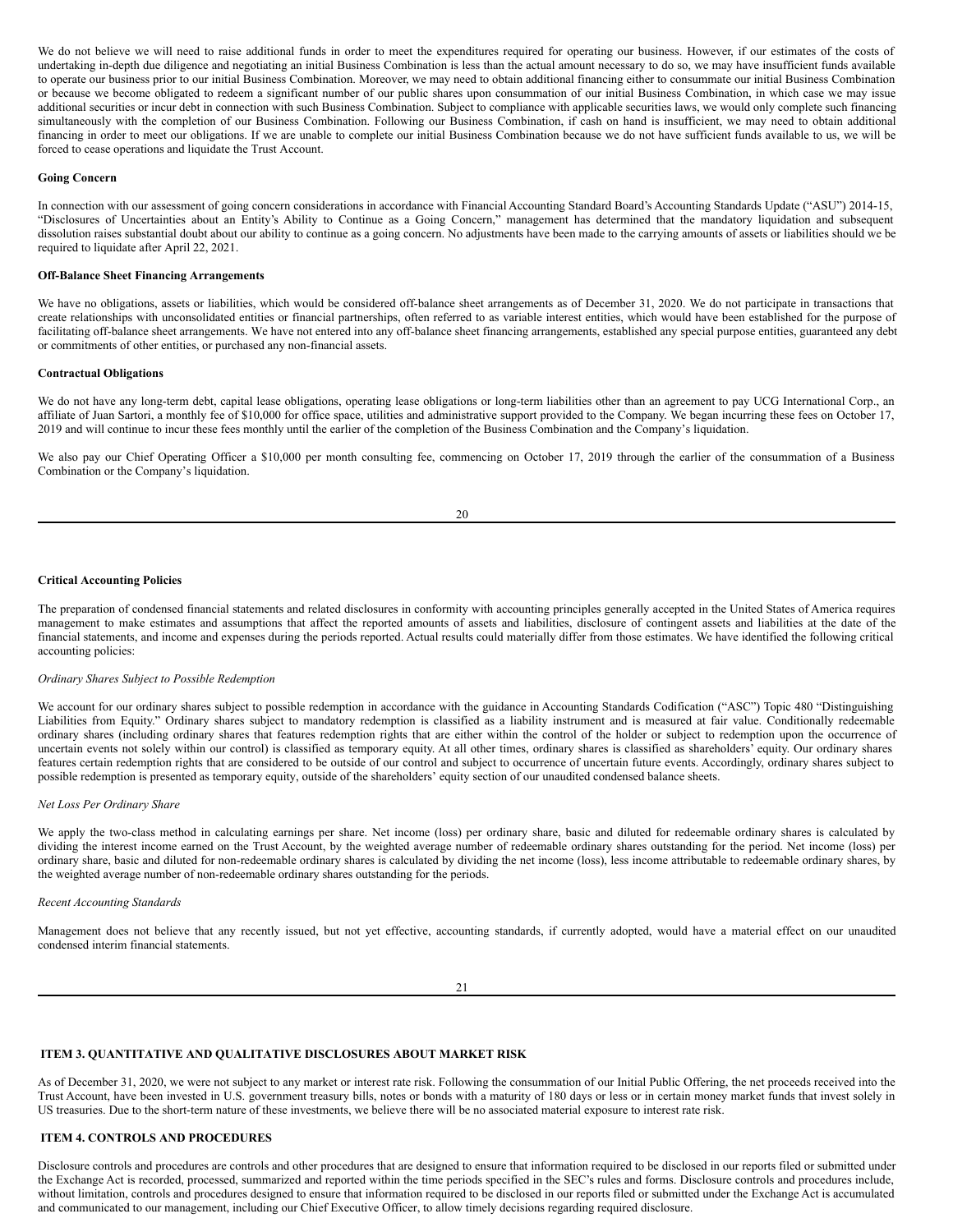### *Evaluation of Disclosure Controls and Procedures*

As required by Rules 13a-15 and 15d-15 under the Exchange Act, our Chief Executive Officer carried out an evaluation of the effectiveness of the design and operation of our disclosure controls and procedures as of December 31, 2020. Based upon his evaluation, our Chief Executive Officer concluded that our disclosure controls and procedures (as defined in Rules 13a-15 (e) and 15d-15 (e) under the Exchange Act) were effective.

### *Changes in Internal Control Over Financial Reporting*

During the most recently completed fiscal quarter, there has been no change in our internal control over financial reporting that has materially affected, or is reasonably likely to materially affect, our internal control over financial reporting.

### <span id="page-12-0"></span>**PART II - OTHER INFORMATION**

# <span id="page-12-1"></span>**ITEM 1A. RISK FACTORS.**

There have been no material changes to the risk factors previously disclosed in Part 1, Item 1A of our Annual Report on Form 10-K for the year ended September 30, 2020.

### <span id="page-12-2"></span>**ITEM 2. UNREGISTERED SALES OF EQUITY SECURITIES AND USE OF PROCEEDS.**

On October 22, 2019, we consummated our Initial Public Offering of 20,000,000 Units, inclusive of 2,500,000 Units sold to the underwriters exercising their over-allotment option. The Units were sold at an offering price of \$10.00 per Unit, generating total gross proceeds of \$200,000,000. Each Unit consisted of one ordinary share of the Company, par value \$0.0001 per share, and one redeemable warrant of the Company. Cantor acted as the sole book running manager and co-manager of the offering. The securities sold in the offering were registered under the Securities Act on a registration statement on Form S-1 (No. 333-233988). The SEC declared the registration statement effective on October 17, 2019.

Simultaneously with the consummation of the Initial Public Offering, we consummated a private placement of 6,250,000 Private Placement Warrants to our Sponsor at a price of \$1.00 per Private Placement Warrant, generating total proceeds of \$6,250,000. Such securities were issued pursuant to the exemption from registration contained in Section 4(a)(2) of the Securities Act.

The Private Placement Warrants are the same as the warrants underlying the Units sold in the Initial Public Offering, except that Private Placement Warrants are not transferable, assignable or salable until 30 days after the completion of a Business Combination, subject to certain limited exceptions. Additionally, the Private Placement Warrants are exercisable on a cashless basis and are non-redeemable so long as they are held by the initial purchasers or their permitted transferees.

Of the gross proceeds received from the Initial Public Offering, the partial exercise of the over-allotment option and the Private Placement Warrants, \$200,000,000 was placed in the Trust Account.

We paid a total of \$4,000,000 underwriting discounts and commissions and \$529,222 for other costs and expenses related to the Initial Public Offering.

For a description of the use of the proceeds generated in our Initial Public Offering, see Part I, Item 2 of this Quarterly Report.

23

### <span id="page-12-3"></span>**ITEM 6. EXHIBITS.**

The following exhibits are filed as part of, or incorporated by reference into, this Quarterly Report on Form 10-Q.

| No.          | <b>Description of Exhibit</b>                                                                                                                                  |
|--------------|----------------------------------------------------------------------------------------------------------------------------------------------------------------|
| $31.1*$      | Certification of Principal Executive Officer and Principal Financial and Accounting Officer Pursuant to Securities Exchange Act Rules 13a-14(a) and 15(d)-     |
|              | 14(a), as adopted Pursuant to Section 302 of the Sarbanes-Oxley Act of 2002                                                                                    |
| $32.1**$     | Certification of Principal Executive Officer and Principal Financial and Accounting Officer Pursuant to 18 U.S.C. Section 1350, as adopted Pursuant to Section |
|              | 906 of the Sarbanes-Oxley Act of 2002                                                                                                                          |
| $101$ . INS* | <b>XBRL</b> Instance Document                                                                                                                                  |
| $101.CAL*$   | XBRL Taxonomy Extension Calculation Linkbase Document                                                                                                          |
| $101.SCH*$   | XBRL Taxonomy Extension Schema Document                                                                                                                        |
| $101.DEF*$   | XBRL Taxonomy Extension Definition Linkbase Document                                                                                                           |
| $101.LAB*$   | XBRL Taxonomy Extension Labels Linkbase Document                                                                                                               |
| $101.PRE*$   | XBRL Taxonomy Extension Presentation Linkbase Document                                                                                                         |
|              |                                                                                                                                                                |

Filed herewith

Furnished.

### <span id="page-12-4"></span>**SIGNATURES**

Pursuant to the requirements of Securities Exchange Act of 1934, the registrant has duly caused this report to be signed on its behalf by the undersigned, thereunto duly authorized.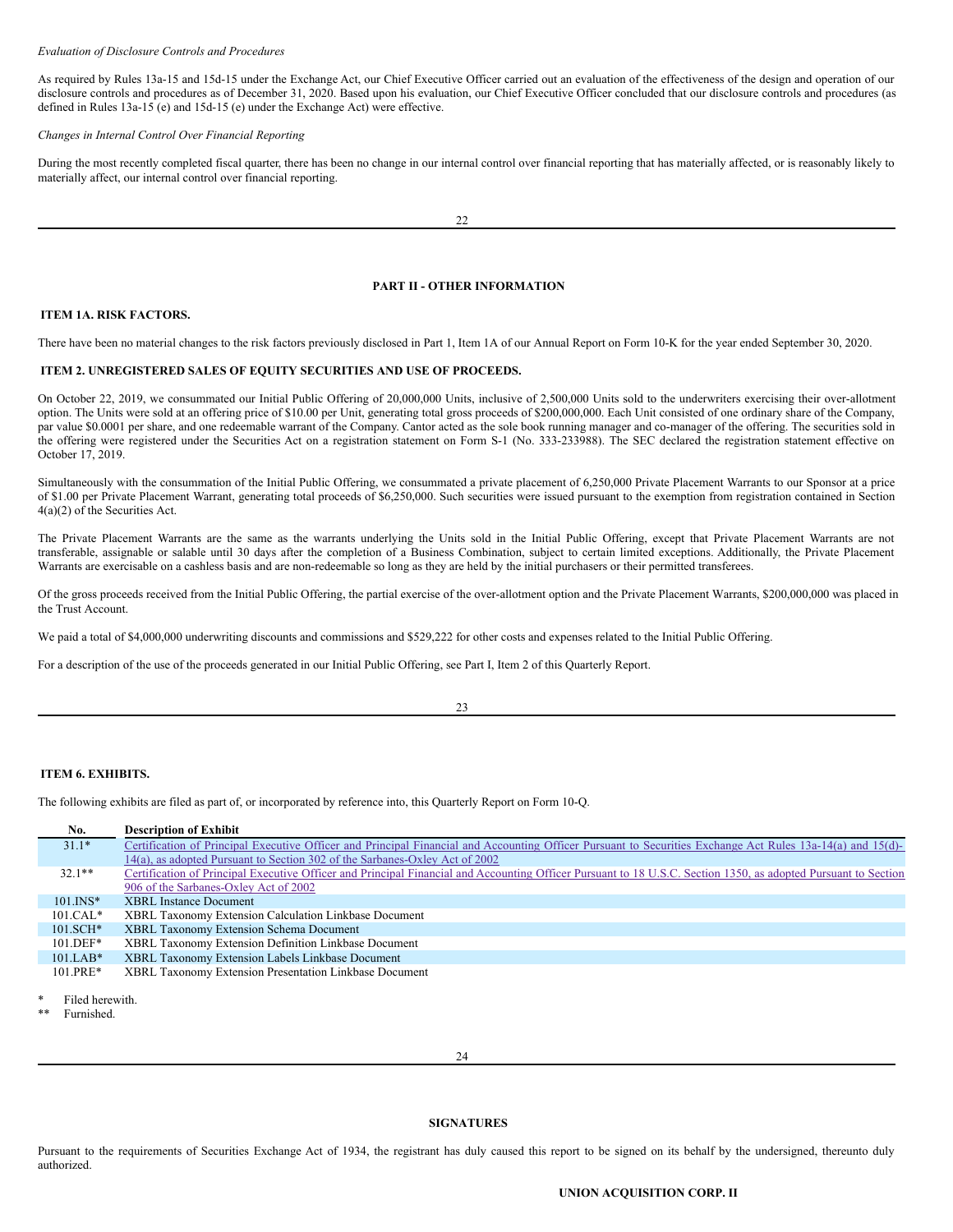/s/ Kyle P. Bransfield Name: Kyle P. Bransfield

Title: Chief Executive Officer (Principal Executive Officer and Principal Financial and Accounting Officer)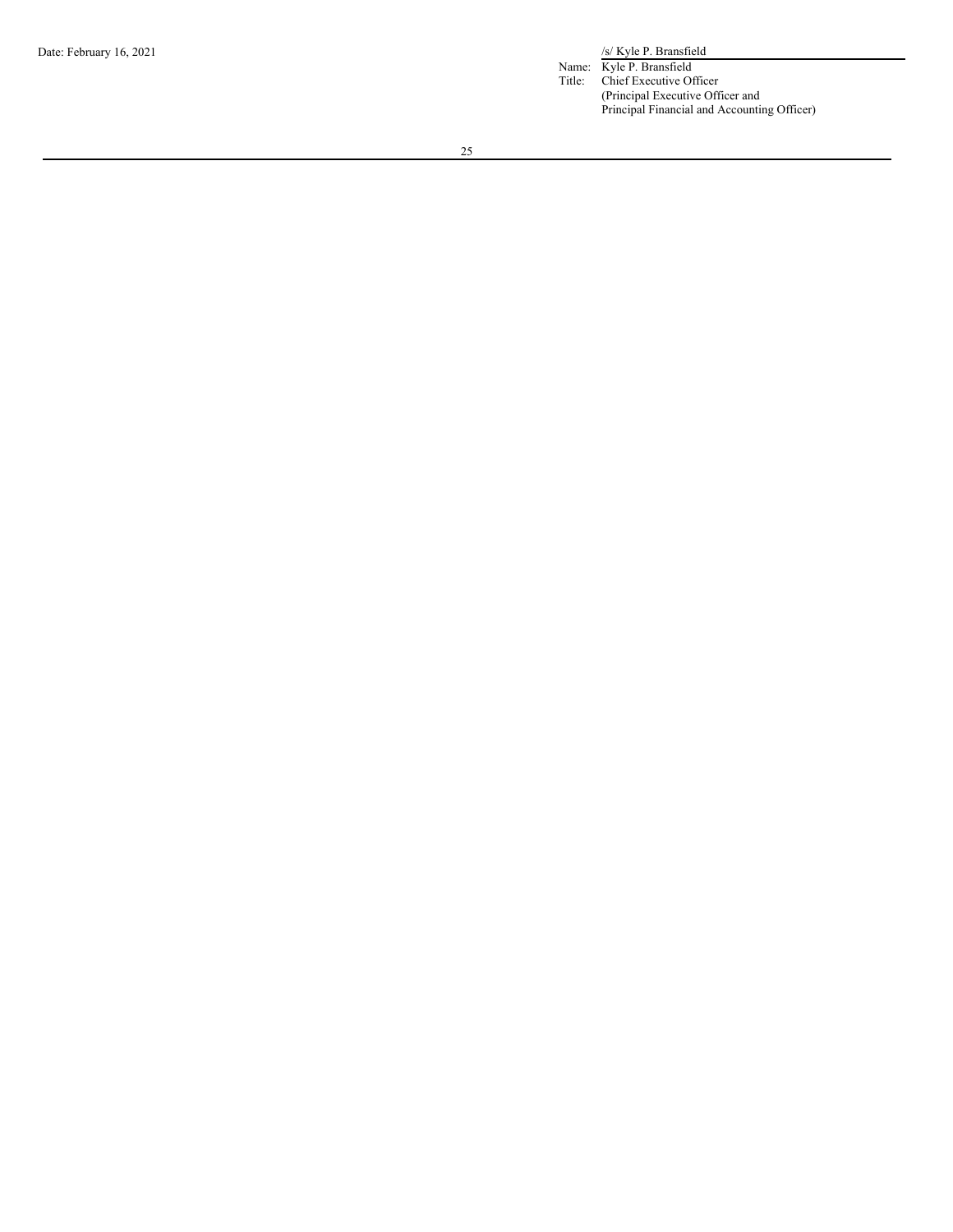<span id="page-14-0"></span>I, Kyle P. Bransfield, certify that:

- 1. I have reviewed this Quarterly Report on Form 10-Q of Union Acquisition Corp. II;
- 2. Based on my knowledge, this report does not contain any untrue statement of a material fact or omit to state a material fact necessary to make the statements made, in light of the circumstances under which such statements were made, not misleading with respect to the period covered by this report;
- 3. Based on my knowledge, the financial statements, and other financial information included in this report, fairly present in all material respects the financial condition, results of operations and cash flows of the registrant as of, and for, the periods presented in this report;
- 4. The registrant's other certifying officer and I are responsible for establishing and maintaining disclosure controls and procedures (as defined in Exchange Act Rules 13a-15(e) and 15d-15(e)) for the registrant and have:
	- a) Designed such disclosure controls and procedures, or caused such disclosure controls and procedures to be designed under our supervision, to ensure that material information relating to the registrant, including its consolidated subsidiaries, is made known to us by others within those entities, particularly during the period in which this report is being prepared;
	- b) (Paragraph omitted pursuant to SEC Release Nos. 33-8238/34-47986 and 33-8392/34-49313);
	- c) Evaluated the effectiveness of the registrant's disclosure controls and procedures and presented in this report our conclusions about the effectiveness of the disclosure controls and procedures, as of the end of the period covered by this report based on such evaluation; and
	- d) Disclosed in this report any change in the registrant's internal control over financial reporting that occurred during the registrant's most recent fiscal quarter (the registrant's fourth fiscal quarter in the case of an annual report) that has materially affected, or is reasonably likely to materially affect, the registrant's internal control over financial reporting; and
- 5. The registrant's other certifying officer and I have disclosed, based on our most recent evaluation of internal control over financial reporting, to the registrant's auditors and the audit committee of the registrant's board of directors (or persons performing the equivalent functions):
	- (a) All significant deficiencies and material weaknesses in the design or operation of internal control over financial reporting which are reasonably likely to adversely affect the registrant's ability to record, process, summarize and report financial information; and
	- (b) Any fraud, whether or not material, that involves management or other employees who have a significant role in the registrant's internal control over financial reporting.

Date: February 16, 2021 By: /s/ Kyle P. Bransfield

Kyle P. Bransfield Chief Executive Officer (Principal Executive Officer and Principal Financial and Accounting Officer)